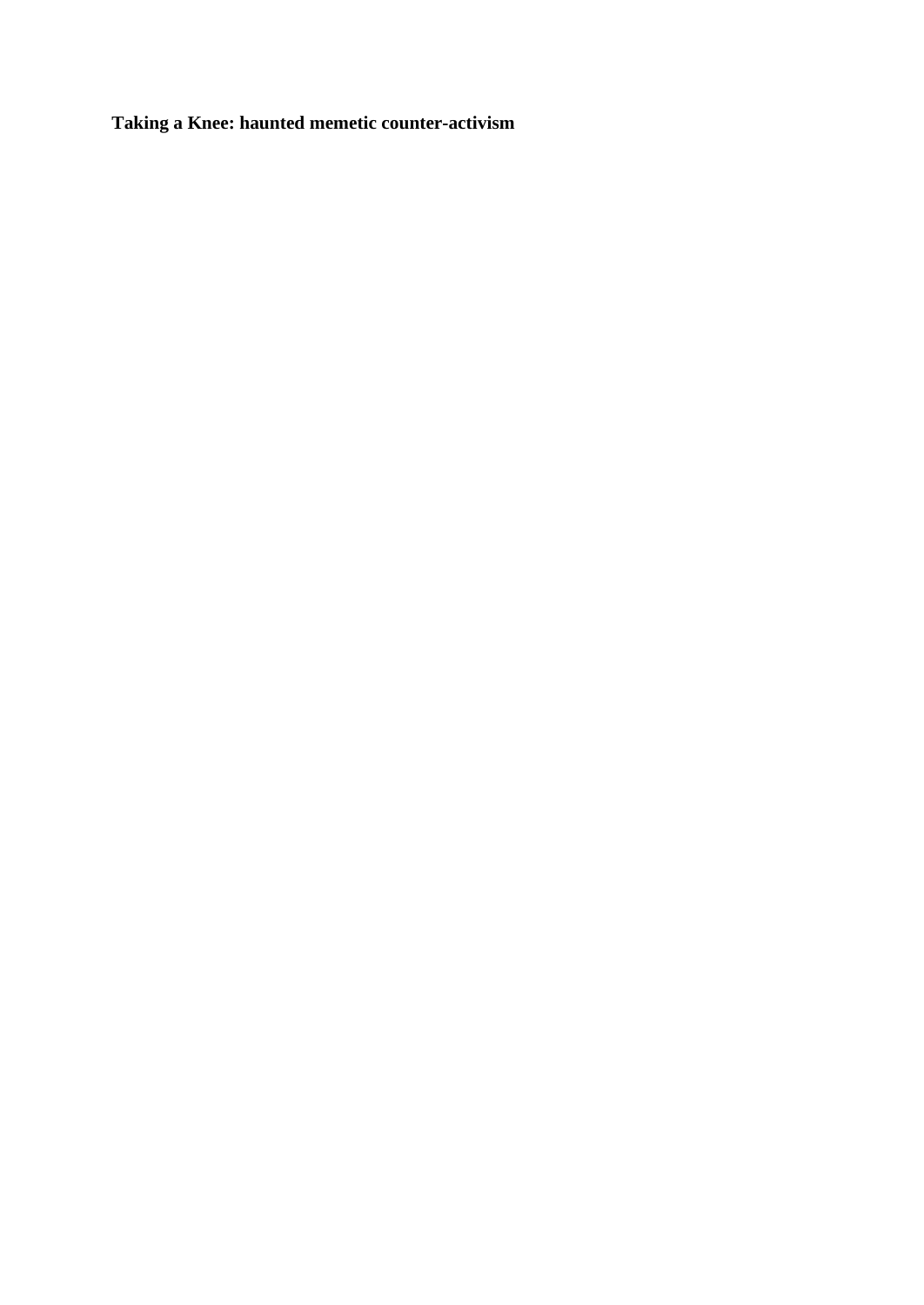### **Taking a Knee: haunted memetic counter-activism**

In May 2020, the world witnessed Derek Chauvin, a serving White police officer, murder George Floyd, a Black American male. Chauvin killed Floyd by kneeling on his neck for nine and a half minutes.<sup>1</sup> Floyd's murder served as a call to action, sparking a global movement in the summer of 2020. Supported by the activities of the Black Lives Matter Global Network, activists took to the streets demanding an end to police brutality and systemic racism. Footage of activists kneeling in front of police lines and, in many instances, calling for police officers to take a knee, became a motif of these protests. This paper examines kneeling within the context of social justice activism. It is concerned with what the act of kneeling represents and for whom. The paper provides a theoretical contribution tested on a limited empirical case study to argue that the act of kneeling is a haunted memetic practice in need of critical examination.

The paper provides an historical overview of kneeling as a form of social justice activism. It evidences a potential lineage of kneeling to argue that each time the gesture is enacted it reactivates the histories attached to the action. The theoretical framework is built upon an application of memetics and hauntology to support a performance analysis of kneeling as activism. Kneeling functions as a unit of cultural information passed on through repetition and mutation. As a haunted meme, each time the action is performed it reactivates the ghosts of police brutality and systemic racial violence and oppression and, simultaneously, has the potential to mutate (repetition with difference). These mutations have the potential to generate new symbolic meaning. By considering the act of kneeling as a haunted meme it is possible to examine the relationship between the symbolic meaning of

<sup>&</sup>lt;sup>1</sup> The original video shot by teenager, Darnella Frazier showed Chauvin kneeling for a little under eight minutes. However, at trial, Jody Stiger, a Los Angeles Police Department sergeant serving as a prosecution witness, testified Chauvin knelt on Floyd's neck for nine and a half minutes in total. See https://www.standard.co.uk/news/world/george-floyd-derek-chauvin-trial-jody-stiger-b928379.html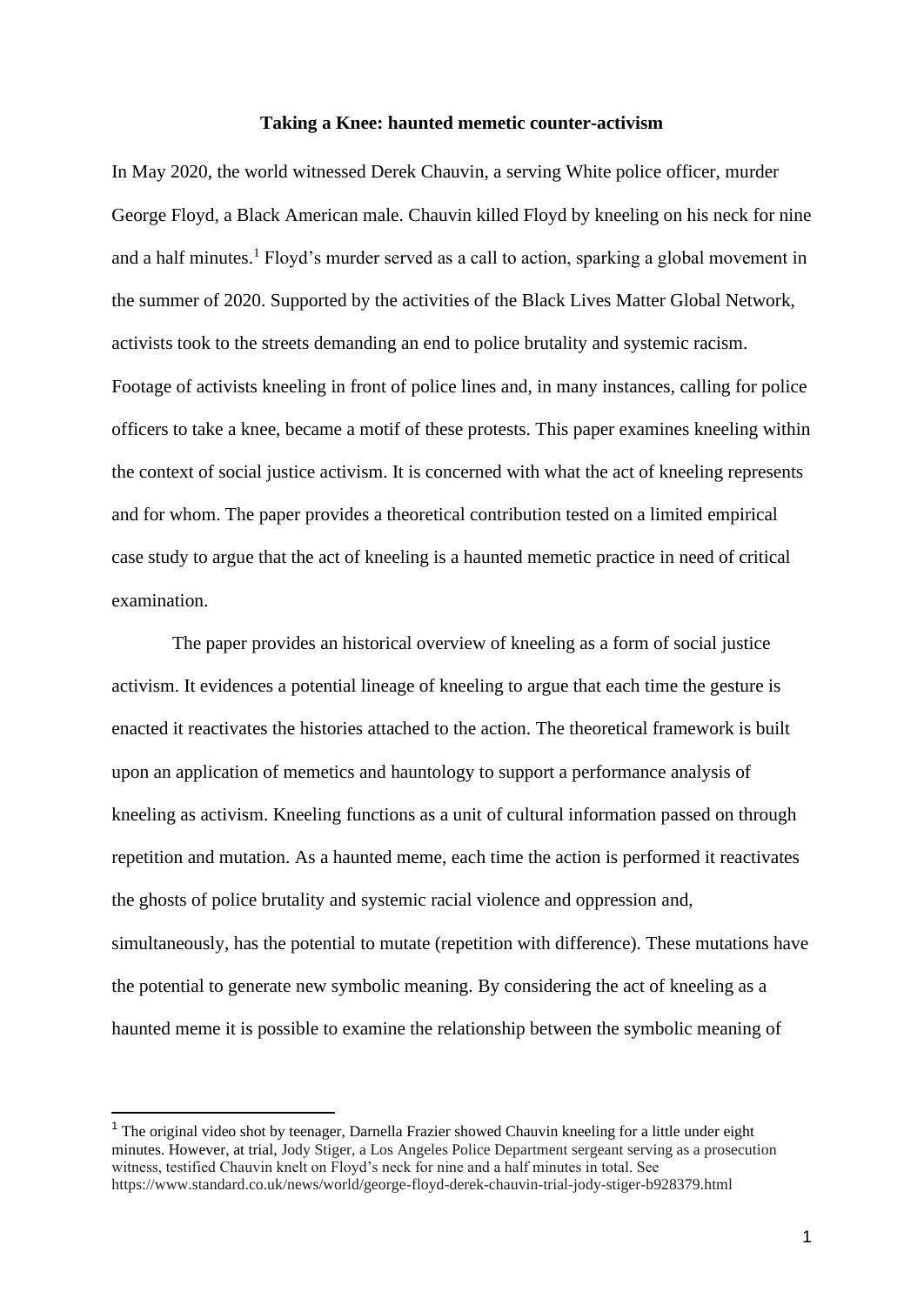new mutations and the manner within which the ghosts of racial injustice and police brutality are addressed or erased. For the case study, the paper selects an incident on June 1, 2020, when around fifty to sixty on-duty officers kneeled, opposite activists, at a protest in Fayetteville, North Carolina. The incident purportedly symbolised a moment of solidarity, unity, and understanding between law enforcement and activists. The stillness of these moments promised hope for movement towards a more equitable and humane future. But these images serve as a form of dirty data as they document a future yet to materialise.

This paper focuses exclusively on the act of kneeling within the context of social mobilisation for racial justice. Kneeling by activists promoting causes other than racial justice fall beyond the remit of this article. The act of kneeling within the context of the fight for racial justice is a haunted gesture with the potential to function as a form of counter-activism. The act of kneeling by police officers, irrespective of the intentions of the individuals involved, does not solicit an encounter with the ghosts of police brutality and systemic racism. Rather the act, as a mutated and co-opted form of activism, simultaneously disrupts the atmosphere of protests and reclaims narratives about police conduct; it performs an image of unity and resolution without meaningfully enacting changes to systemic racism and police brutality. The mutation powerfully and dangerously changes the symbolic meaning of the gesture, transforming it from a potent performance of activism to a neutralised and nuetralising performative gesture.

## **Knee taking as a haunted memetic practice: an historic overview**

The act of kneeling as a gesture linked to racial justice reform has a long history, which functions as a particular type of lineage and legacy. The following section provides a chronology of the gesture within the United States. In doing so, it draws upon performance studies scholarship to argue that to kneel within the context of racial justice activism serves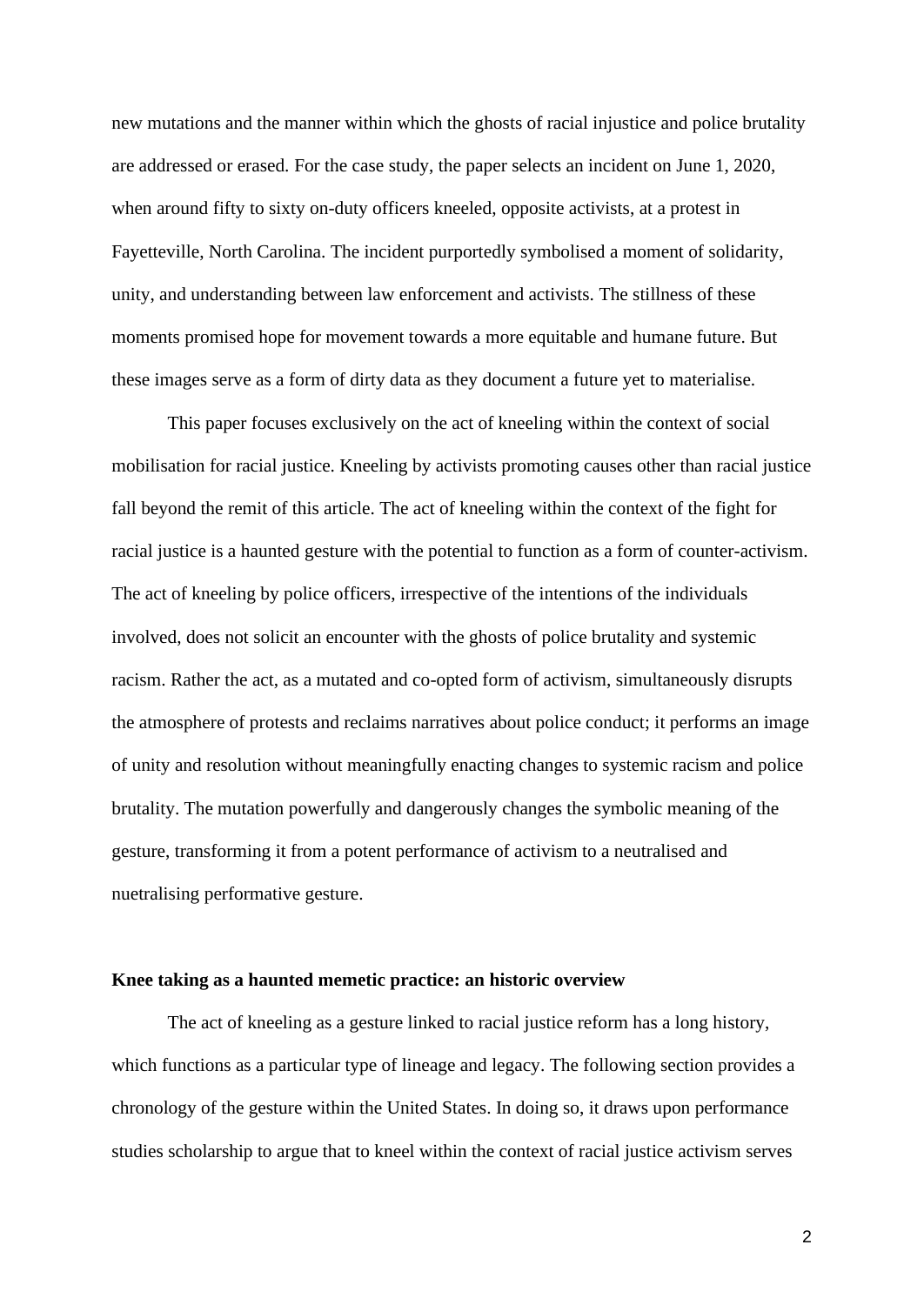as a reactivation of this legacy through reenactment. The section details four key moments of kneeling between the late 1700s and 2016. It argues that these four moments can be understood as instances of kneeling functioning as a meme. Within these moments the context and the symbolic meaning of the gesture mutates but remains referential to the history of kneeling as a practice of racial justice activism. As performance studies scholar, Rebecca Schneider (2011), observes performance is 'relentlessly citational' (Schneider, 2011: 102). Each instance of kneeling described in this paper, to coin Philip Auslander's (2018) term, *reactivates* the instances of kneeling that came before. It brings the sociopolitical contexts of past instances of kneeling into dialogue with the present moment to be experienced within and alongside the current temporal and spatial context. The context and symbolic meaning of kneeling may change with each iteration, but the histories associated are reactivated with each performance, remaining in play and in need of critical consideration.

In the 1780s, the British Society for the Abolition of Slavery, 'adopted as its official seal a woodcut of a kneeling [enslaved man] above a banner that read: "Am I not a man and a brother?" (Estes, 2005: 2). The image, used on broadsides, pamphlet frontispieces and medallions, as well as on chinaware and cufflinks, became 'hugely popular' and somewhat of a fashion statement for abolitionists and anti-slavery advocates within the United States (Trodd, 2013: 340). Estes argues that the image of a Black male on bended knee, imploring an unseen slaver for his freedom 'came to symbolize the struggle for abolition' but also demonstrates the expectation for Black bodies to 'adopt a submissive posture of supplication when seeking emancipation' (Estes 2005: 2). Citing Benjamin Franklin, Trodd argues that the image sought to procure favour for the enslaved, by presenting an individual suffering passively, posing 'no threat through rebellion or resistance' (Trodd, 2013: 340). For Trodd, the image does not invite 'solidarity with the enslaved but paternalistic association with the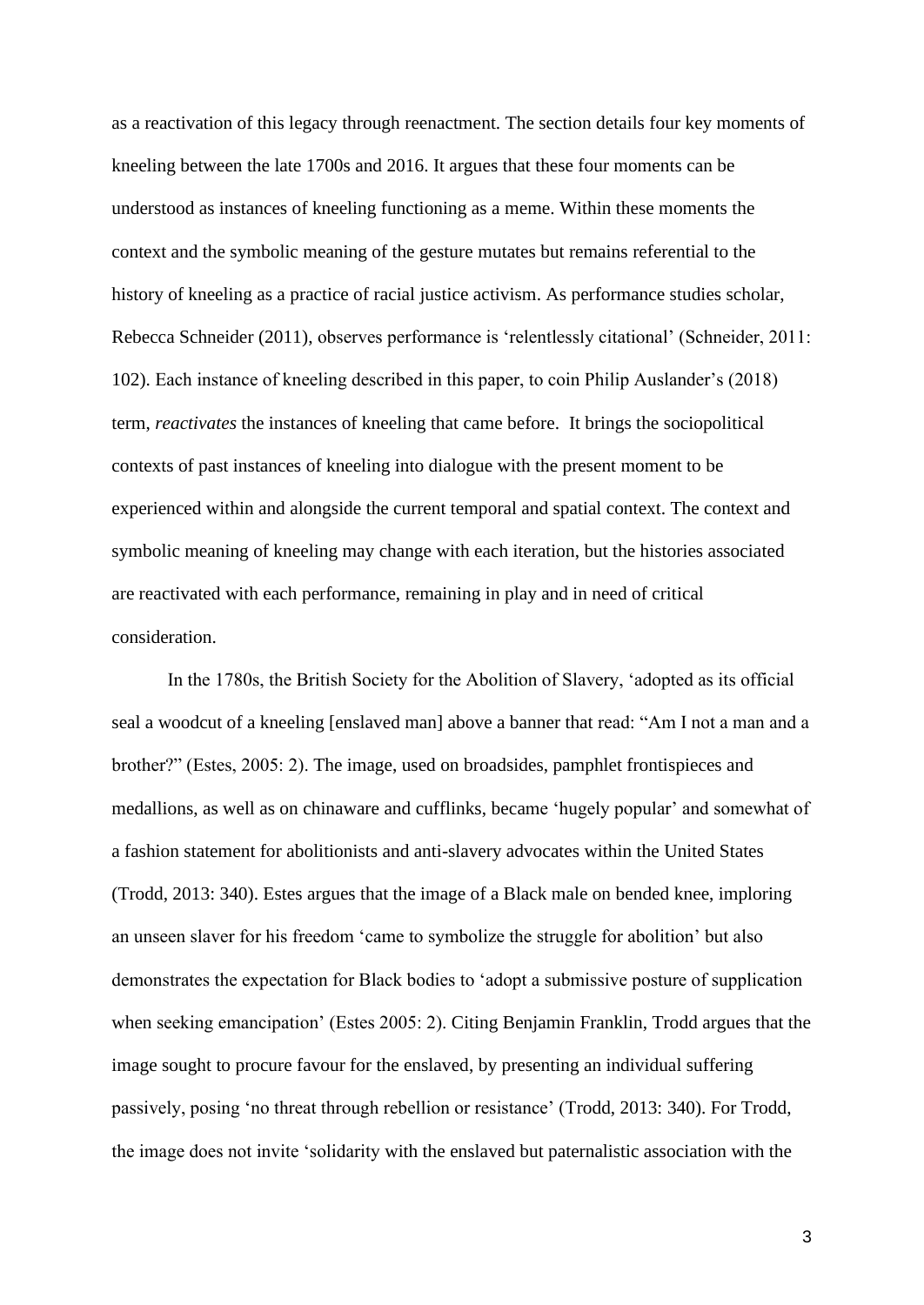morally righteous abolitionists who will answer the helpless captive's question by releasing his chains' (Trodd, 2013: 240). In presenting this image as the first instance of kneeling as a form of racial justice activism, I agree with Trodd that this image minimises the agency of the enslaved. The mutations that follow demonstrate the potential power of this gesture as an embodied act of rebellion and resistance.

In the late 1700s, famed Black minister, Richard Allen, took a knee to protest racial injustice.<sup>2</sup> When White leaders of the St. George's Methodist Church in Philadelphia, where Allen preached several times a day, announced they would segregate membership by building a gallery upstairs designed exclusively for the Black congregation, 'Allen and his colleague Absalom Jones kneeled in prayer and refused to rise when white people tried to physically pull them up' (Newman, 2018: 181). When Allen rose, as Newman observes, he launched 'perhaps the most important institution in African-American life: the African Methodist Episcopal Church' (Newman, 2018: 179).<sup>3</sup> The institution helped spread antislavery ideas in antebellum America, played an important role in the recruitment of Black soldiers during the Civil War, served as a key institutional base during the civil rights movement, hosted protest meetings after Emmitt Till's murder, and fought apartheid in South Africa. Allen's act of kneeling, whilst not as iconic as the seal adopted by abolitionists, produced a legacy of activism focused on emancipation, agency, religious recognition, and social and racial justice. It reactivates the image of the seal but shifts the focus away from an individual passively seeking to procure favour to one in dialogue with a higher authority and actively resisting White oppression.

<sup>&</sup>lt;sup>2</sup> The date of the incident is contested. Authors such as Newman (2018) and Bragg (1915) suggest the event occurred in 1787. McClish and Bacon (2008) cite numerous scholars to suggest the actual date was more likely 1792.

<sup>&</sup>lt;sup>3</sup> As Bragg (1915) demonstrates, the formation of the African Methodist Episcopal (AME) Church occurred in 1816.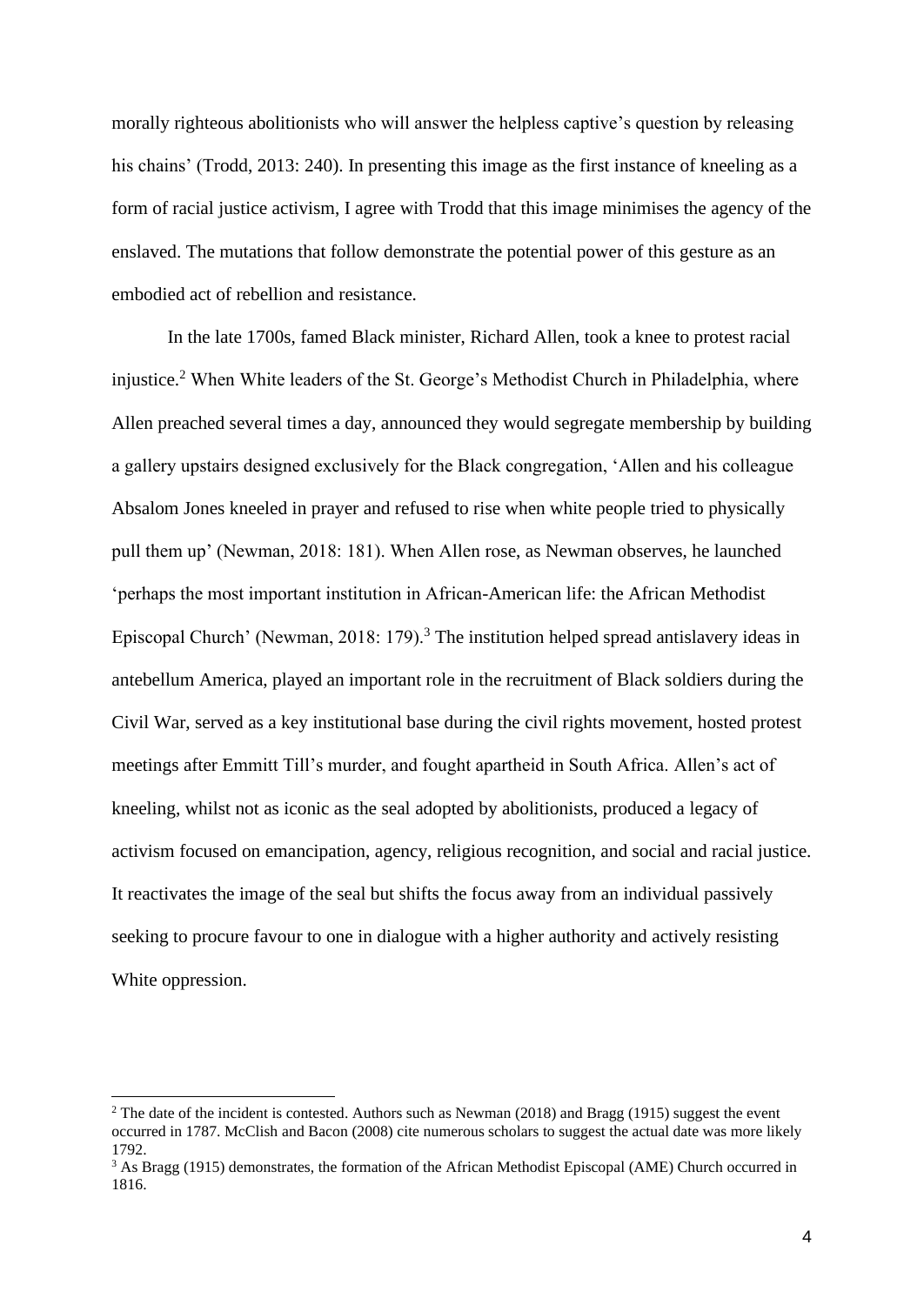

**Figure 1.** SNCC poster, photograph by Danny Lyon, 1963. Mus. no. E.2738-1995 © Image Danny Lyon

In the 1960s, photography acted as a powerful and persuasive medium through which to document the 'contradictions of contemporary southern race relations' so pertinent to the civil rights movement (Raiford, 2007: 1129). An image taken by Danny Lyon for the Student Nonviolent Coordinating Committee (SNCC) on July 14, 1962, captures John Lewis, field secretary for the SNCC at the time, kneeling in prayer with two unidentified Black individuals during a protest outside a segregated pool in Cairo, Illinois. In 1963, the SNCC turned the photograph into a poster with the caption: "COME LET US BUILD A NEW WORLD TOGETHER". Raiford states that, '[t]en thousand copies were printed and offered "for a dollar each, mostly in the North." The posters sold out' (Raiford, 2007: 1133). For the SNCC, the image of three kneeling members served as a powerful antidote to the images of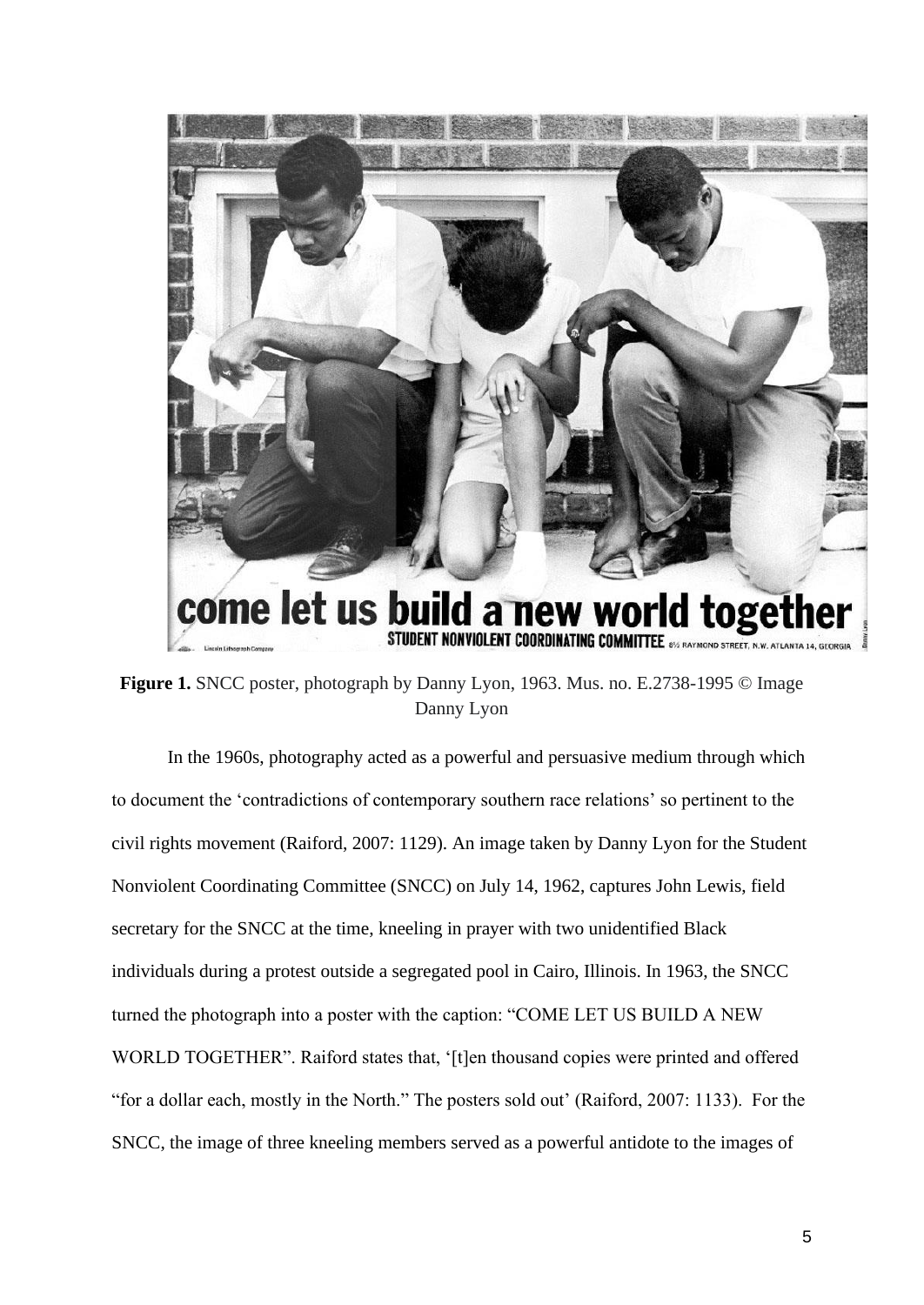police violence circulating in the 1960s. It offered an alternative concept of leadership, envisioning a future privileging group-centered leadership, where all individuals 'stand, pray, and work side by side' as equals (Raiford, 2007: 1135). Images from this period, such as one of Dr. Martin Luther King Jr., kneeling with and leading a group of civil rights workers in prayer on February 1, 1965, in Selma Alabama or the image of a line of Black protesters kneeling before City Hall in Birmingham, Alabama on April 6, 1963, are now icons, 'images that come to distill and symbolize a range of complex events, ideas, and ideologies' (Raiford, 2007: 1130). During the civil rights movement, the still image of kneeling, peaceful, protesters contained powerful symbolic value as it was 'a crucial means of capturing "fugitive" brutality, holding it still for scrutiny, and transmitting this "naked truth" to watching and judging audiences' (Raiford, 2007: 1129). Here, the *naked truth* of state brutality is painfully exposed through the juxtaposition of images of nonviolent protesters kneeling alongside images of police violence. Arguably, the images of kneeling civil rights protesters invoke and reactivate the histories of Allen and Jones. However, they do not escape the histories of the abolitionists seal and the expectations of how Black bodies ought to perform.

At a pre-season game against the San Diego Chargers on September 1, 2016, the NFL quarterback for the San Francisco 49ers, Colin Kaepernick, chose to kneel instead of stand during the national anthem. The choice to kneel was an active and deliberate refusal to '"show pride in a flag for a country that oppresses black people and people of color. [...] There are bodies in the street and people getting paid leave and getting away with murder" (Kaepernick in Wyche, 2016: n.p.). The protest was designed to raise awareness of the social injustices of systemic racism and police brutality within the United States. It is possible to apply theatre historian, Harvey Young's (2013) analysis of the athlete activism performed by Muhammad Ali, to argue Kaepernick's performance of stillness 'reveals his mastery over the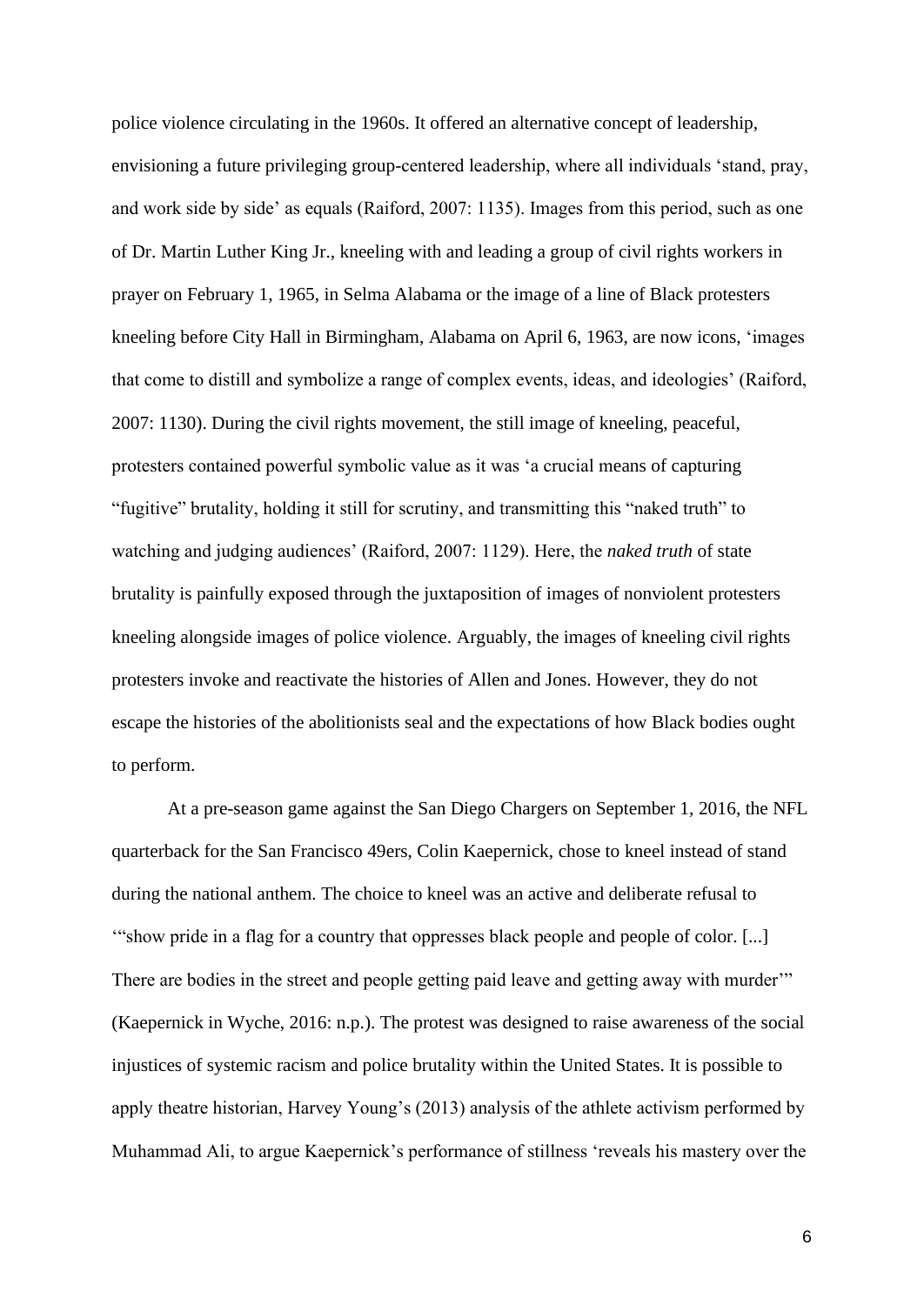presentation and re-presentation of his own body' (Young, 2013:112). Like Ali refusing to take a step to confirm his induction into the army and the Vietnam war, by taking a knee and refusing to stand, Kaepernick 'actively refused to assume the position of the silent screen upon which the desires and thoughts of dominating culture would be projected' (Young, 2013: 112). As demonstrated by Kaepernick, the performance of the gestural embodied action of taking a knee demonstrates a rejection of the expected performance of an individual's body in each moment. It is a rejection of the violence of systemic racism and police brutality within the United States. To take a knee in protest is an active rejection of projected expectations and the status quo. It is a controlled and controlling action, providing the enactor agency. For Kaepernick, control and agency of one's body is linked to control and agency of the narratives that impact upon embodied experiences. In an interview with USA TODAY Sports, Kaepernick explained,

"I learned early on that in fighting against systematic oppression, dehumanization and colonization, who controls the narrative shapes the reality of how the world views society [...] It controls who's loved, who's hated, who's degraded and who's celebrated." (Kaepernick in Bell, 2020: n.p.) Kaepernick's act of kneeling rejects the paternalism inherent within the image on the

abolitionists seal. It reactivates histories where Black bodies have agency, control over the presentation of self, and are active in the fight for racial justice.

Throughout history, kneeling as a form of racial justice activism has incurred potential personal cost to the individuals enacting the gesture. When Allen and Jones knelt in the late 1700s their action was met with actual physical violence. When civil rights leaders at the Selma to Montgomery march in 1965 were ordered to disperse, they requested a moment to kneel in prayer. In response, the commanding officer, Major John Cloud, ordered his troopers to advance, resulting in law enforcement beating the protesters with night sticks and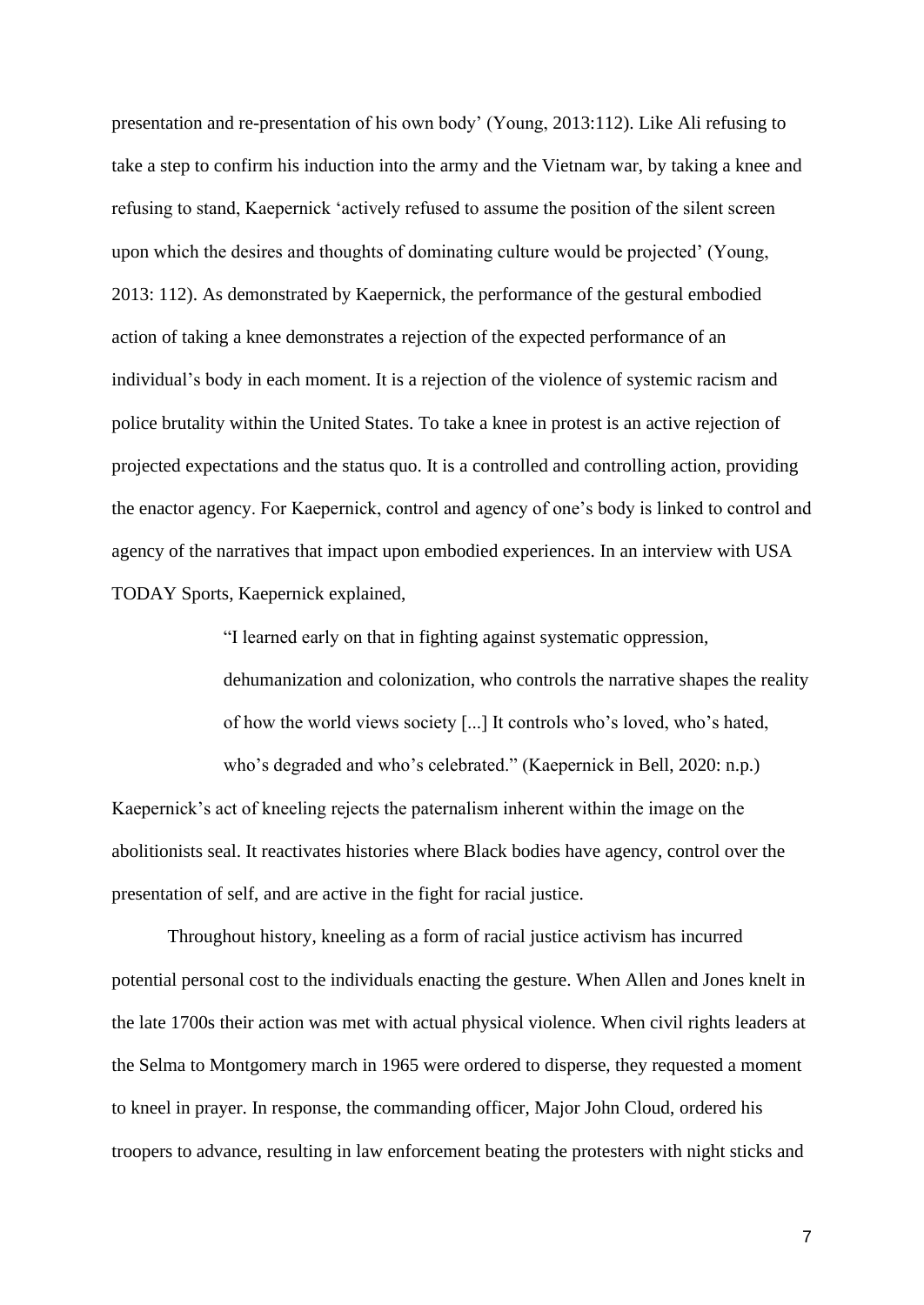trampling them with horses. After opting out of his contract with the 49ers in March 2017, Kaepernick was not signed by any other NFL team. In addition to a loss of income, Kaepernick's activism led to death threats, Navy SEALs in the US erected an effigy of Kaepernick that they had torn apart by dogs, and Kaepernick attracted a highly racilaised and violent rage amongst the self-branded "alt-right" of American politics, inspired by the very public verbal attacks on Kaepernick by the then presidential candidate, Donald Trump (see Zirin, 2021). This is to say that throughout history, and up until and including Kaepernick's enactment of the gesture, kneeling to protest racial injustice and/or police brutality was a nonviolent but unsafe gesture.

Kneeling served as a prominent symbol of the Black Lives Matter protests in the summer of 2020. Across the globe, activists took the knee to protest police brutality and systemic racism. In response, news outlets sought to contextualise the decision to kneel and the relationship between the gestural action and activism. Numerous news outlets linked the action to the protests instigated by Kaepernick in 2016 (Branch, 2020; Duffield, 2020; Kavanagh, 2020; Mallinson, 2020; Woodward and Mindock, 2020). In doing so, they further reactivated the histories associated with the gesture. Dave Zirin (2021) argues that Kaepernick's protest 'was the warning for a future that came to pass after the police murder of George Floyd, coming on the heels of the murders of Ahmuad Arbery and Breonna Taylor' (Zirin, 2021: xi-xii). Commentators addressing why protesters kneeled during the summer of 2020 comfortably referenced the legacies of kneeling outlined above. The act of kneeling, as a form of racial justice activism, reactivates the ghosts of past protests and is understood as embodying a particular gestural lineage (passed on from one historic protest to another). It is therefore both a haunted and memetic action. On May 27, 2020, NBA player, LeBron James posted two juxtaposing images of individuals kneeling to his personal Instagram account. The first was officer Derek Chauvin kneeling on the neck of George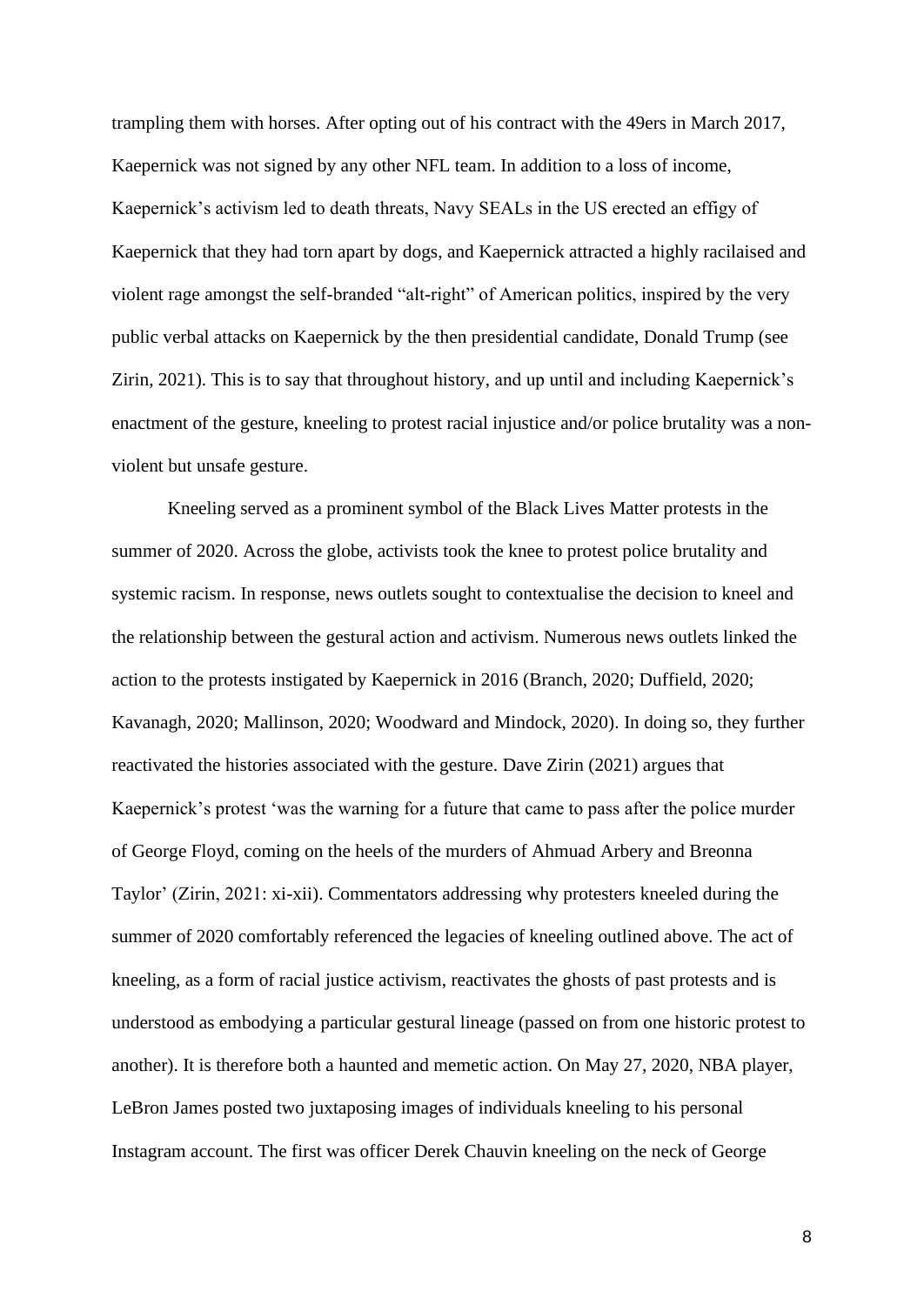Floyd as he choked him to death. The second was Kaepernick kneeling before a 49ers game. For Marc Lamont Hill there is an 'eerie similarity' between the two positions, and a horrific inversion of the message and intent (Lamont Hill in Zaru 2020: n.p.). Following the death of George Floyd, the act of kneeling during the protests in 2020 reactivates the legacies of the abolitionist movement, Allen and Jones, the civil rights movement, and Kaepernick, but it reactivates Floyd's murder and the manner within which he was killed, thus making moments of kneeling post-Floyd's death in need of further analysis.

During the protests of 2020 there were multiple high-profile instances of serving police officers kneeling at the same event as protesters in the United States (see Knowles and Stanley-Becker, 2020). When police officers knelt opposite protesters, they appropriated a gesture of activism and re-enacted a quelling of Black experiences of violence and oppression. Because the act is memetic it can reclaim the gesture and the narrative. Far from confronting naked truths, the action wittingly or unwittingly suppresses the issue of systemic inequality and police brutality through a momentary performance of solidarity. Kneeling as a form of activism has a long and complex history in search of a future yet to materialise. Kneeling has been adopted and co-opted for different causes and with different design, becoming memetic on account of its variants (its mutations), and haunted by a history intent on repeating itself. Kneeling as a form of protest must critically confront this history.

### **From memes to memetic performance**

Richard Dawkins first defined a meme as a unit of cultural information that is 'passed on again and again' taking on a life of its own through repetitive imitative practices (Dawkins, 1976: 249). For Dawkins, the functionality of memes is closely associated with that of genes. Memes provide the mechanism through which cultural information acts as a living structure. According to Dawkins, they 'propagate themselves in the meme pool by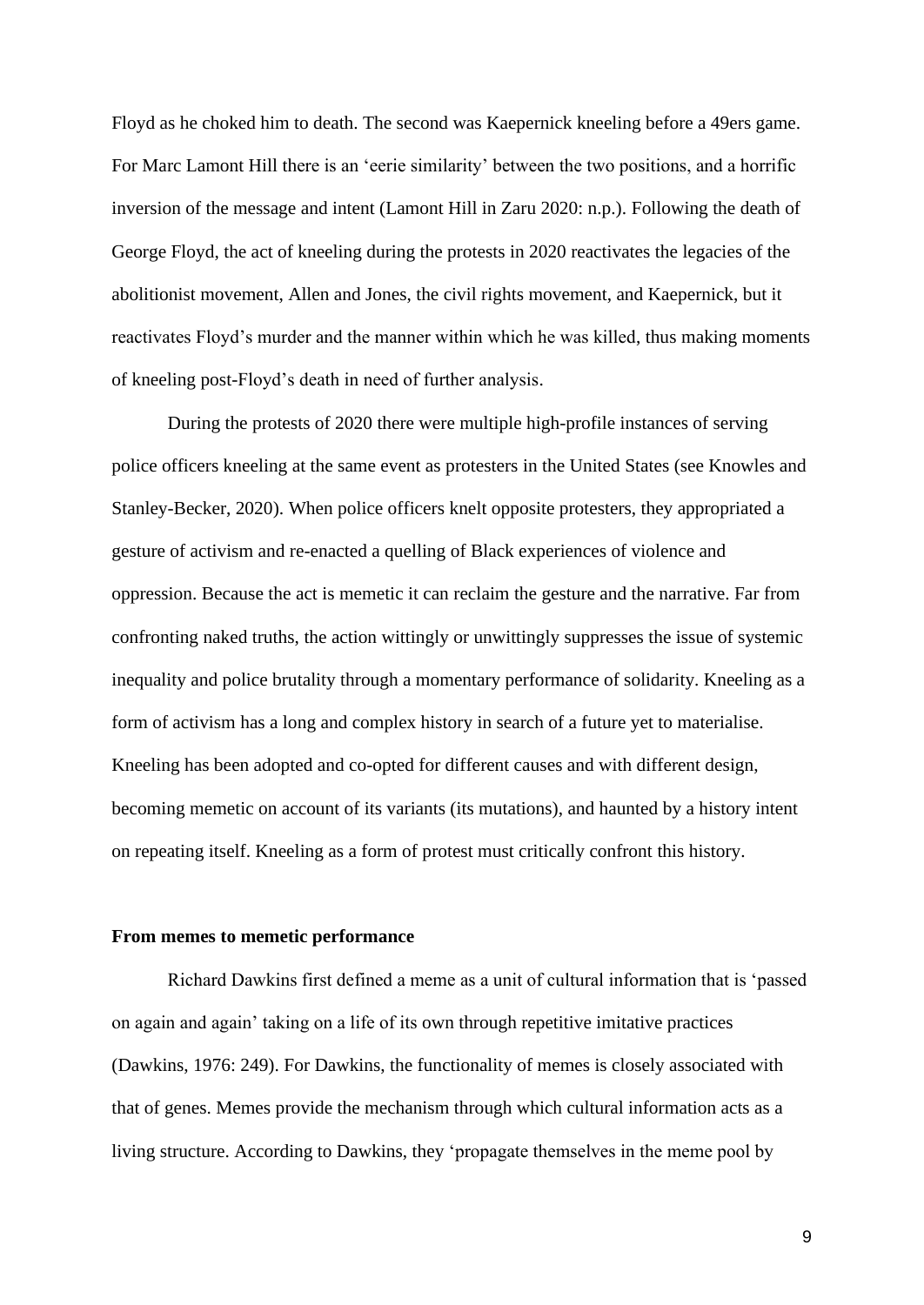leaping from brain to brain via a process, which in a broad sense, can be called imitation' (p. 249). As Susan Blackmore (1999) argues, to understand the value and importance of memes, imitation is the key, as 'without imitation there is no replicator and no new evolutionary process' (Blackmore, 1999: 4). Through the focus on the fidelity of replicators, replication, and evolution, Dawkins and Blackmore subscribe to the mentalist approach to memetics. Here, imitation from host to host is crucial for good replication to occur. However, as Robert Aunger (2000) demonstrates, there exist alternate perspectives on what memes are and how they operate. Within the interaction or behaviourist approach, 'any form of social learning' can spawn the transmission of memes (Aunger, 2000: 220). To demonstrate his point, Aunger uses the example of written messages rather than speech. The written message serving as an artefact rather than a signal through which a meme can be reconstructed through engagement with an '"impoverished stimulus"' (Aunger, 2000: 221). Within the field of memetics, the mentalist and behaviourist approach to memes produce limiting binary tensions. The application of performance studies theories is one way to respond to the lack of memetic literature on the meme-artefact interaction (see Aunger, 2000: 221). In doing so, it responds to Aunger's observation that little attention is paid in memetics to 'the necessity of identifying mechanisms for either replication, selection, variation or transmission' (Aunger, 2000: 8).

Performance studies is a useful theoretical framework through which to examine the function of memes on account of several shared principles. The qualities that define performance for Diana Taylor (2016), the 'constant state of again-ness', are also the qualities that define a meme (Taylor, 2016:  $26$ ).<sup>4</sup> Performance is memetic because through a constant state of *again-ness* performance practices develop and can take on a life of their own, what

<sup>4</sup> Taylor's (2003) *Archive and repertoire: performing cultural memory in the Americas*, is directly informed by Dawkins' concept of memes.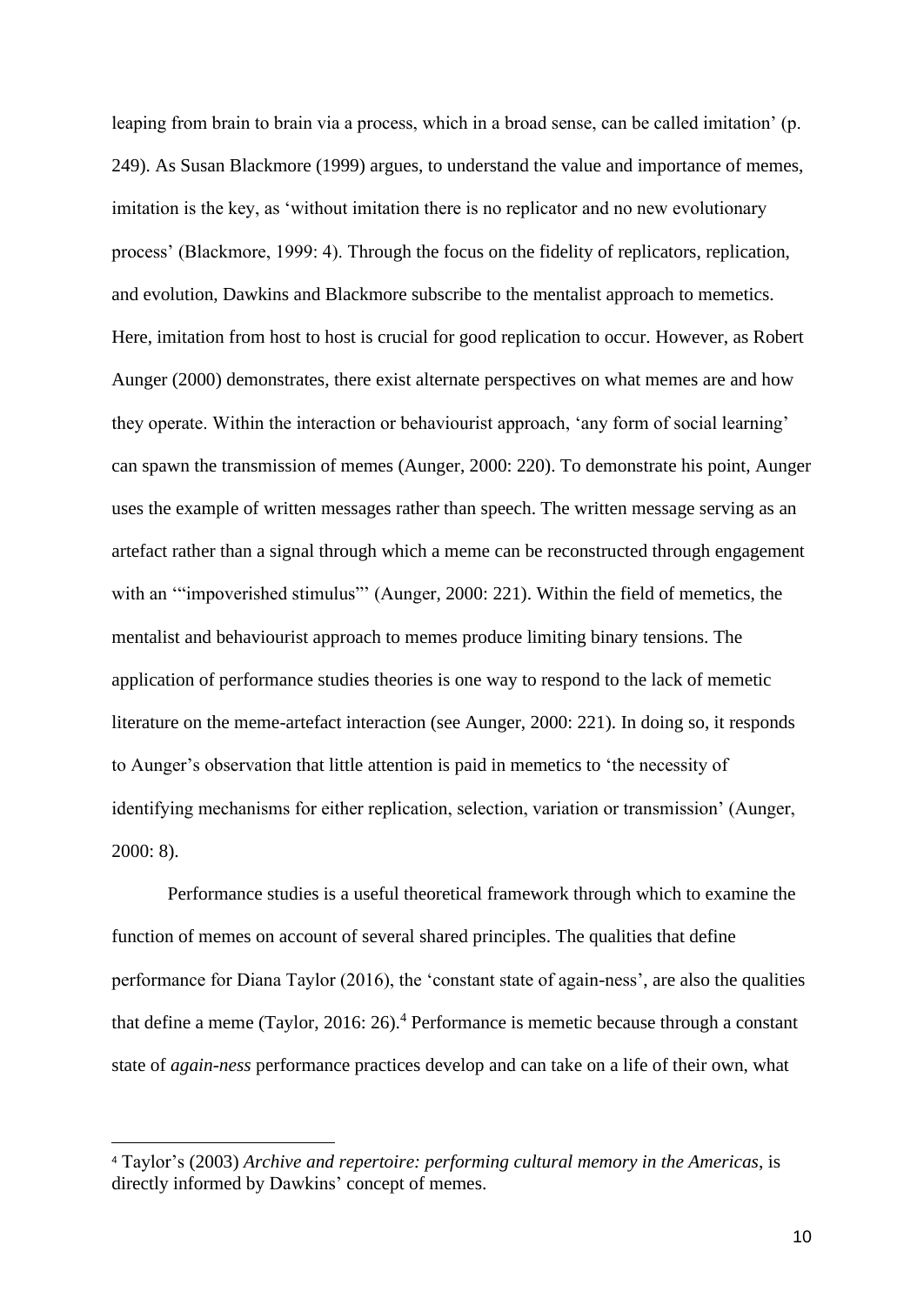performance studies scholar Rebecca Schneider (2011) refers to as 'transmutation' (Schneider, 2011: 102). Because, as Schneider argues, performances are relentlessly citational they reactivate past performances, placing the mutation in dialogue with the original(s). As performance studies scholar, Philip Auslander (2018) observes, reactivation brings past performances into the current temporal and spatial context, inviting dialogue with the spatiotemporal context of the original. Reactivation 'makes the past performance real to us in our present and produces in us "an unruly desire" to know about it' (Auslander, 2018: 52). Through an Auslanderian performance studies frame the fidelity of the replication and the means of transmission are less important than what the act of reactivation facilitates - a spatiotemporal bridge between iterations of the performance past and the current moment. To examine memetic performance is to interrogate the role and function of embodied gestural acts, to explore the repertoire, the reenacted, and reactivated, to identify and bring awareness to instances of transmutation, and to invite cross spatiotemporal dialogue. In doing so, it facilitates a framework through which to identify moments where a memetic action has taken on a life of its own and what symbolic value the new iteration hides or communicates. This is urgent because memetic performances are certainly not apolitical.

# **Haunted memes**

Hauntology provides a framework through which to understand failed futures by examining the specters haunting the present. The act of kneeling as a form of racial justice activism is haunted by the failure to enact a future void of racial oppression and police brutality. As a memetic gesture it reactivates histories of racial violence and police brutality against Black and Global Majority bodies that remain unresolved, unanswered, and unaccounted for. The act of kneeling, adopted during the protests in 2020, serves to engage police forces with the ghosts of police brutality and racial oppression. When police officers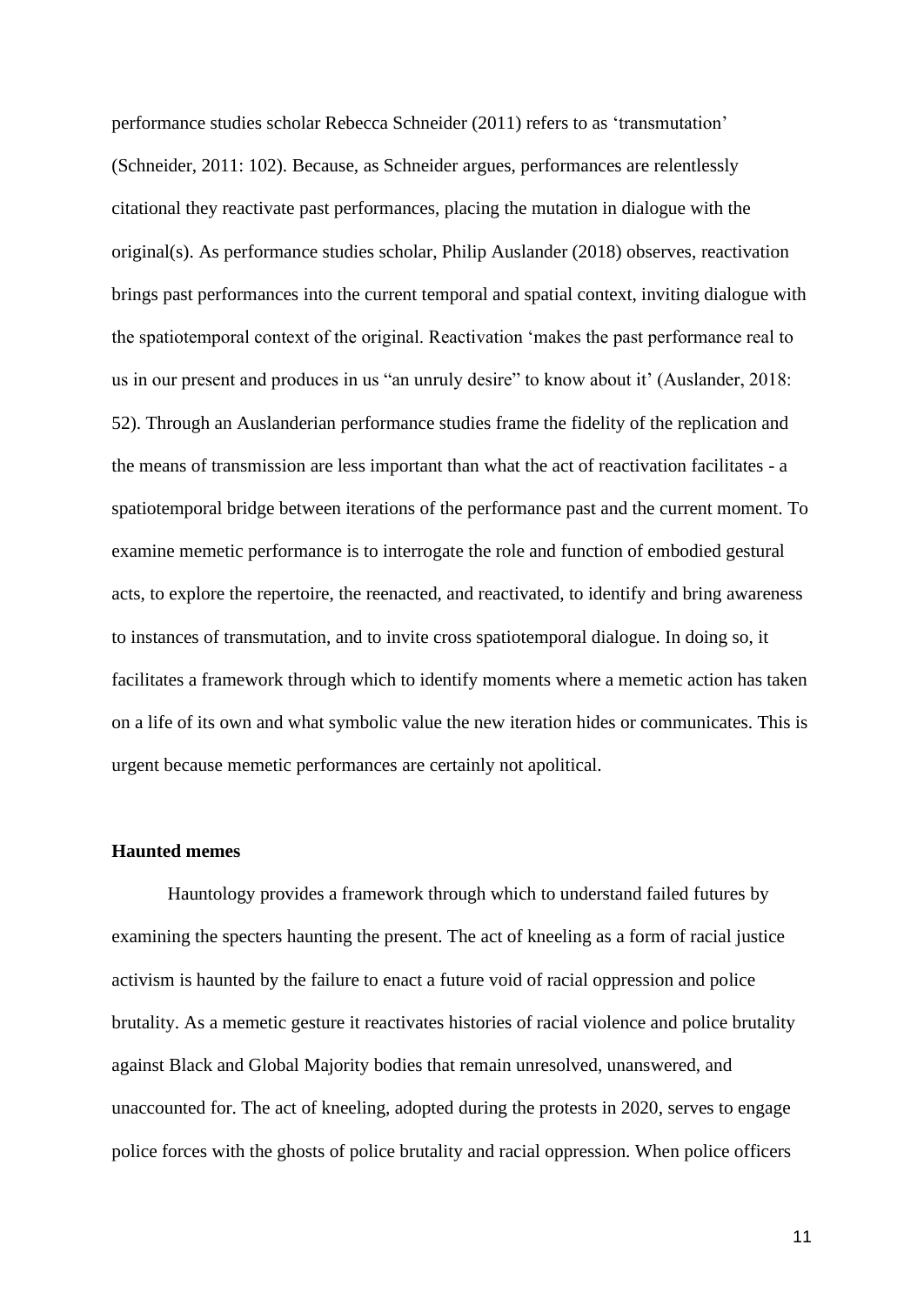kneel during protest it is an opportunity to recognise and address these specters and an opportunity to take meaningful action to confront failures. However, officers who kneel perform a mutated version of the meme wherein the symbolic value is altered and there is limited space to address the specters and the haunt.

As Mark Fisher (2012) states, the twenty-first century is haunted by 'all the lost futures that the twentieth century taught us to anticipate' (Fisher, 2012: 16). For Avery Gordon (2008) a haunting denotes a 'seething presence' (Gordon, 2008: 8), it is both a violent and frightening marker of oppression and a producer of a 'something-to-be-done' (Gordon, 2008: introduction). However, as Katy Shaw (2018) argues, on account of the hypervisibility of ghosts in contemporary culture, the paradox is that 'specters seem prominent and familiar, yet also harder to "see" than ever before' (Shaw, 2018: 106). The danger is that this 'undermines the unsettling effect of the specter', rendering contemporary culture desensitised to the significance of the spectral return and distracted from the relevance of the message specters come to tell (Shaw, 2018: 106). Hauntology is needed to re-sensitize social actors to spectral messages, to enable them to 'conceive of a world radically different from the one in which we currently live' (Fisher, 2012: 16).

In its focus on building 'a better future' (Shaw, 2018: 3), through 'co-opting the past' (Shaw, 2018: 2) there is a danger that hauntology is both overly optimistic and a framework in danger of supporting rather than confronting erasure. For Shaw, the spectral return is not about the act of reproduction but about bestowing new purpose and agency through acts that replace the original. It is through acts of replacement that I suggest hauntology and memetics are connected. Whilst for Shaw, the new purpose and agency bestowed upon the returned does not signify repetition with difference, I argue it does. I suggest that the power and danger in memetics and hauntology is the mutation and transformation inherent in the returned and the reactivated. To extend the work of Schneider (2011) and apply it to notions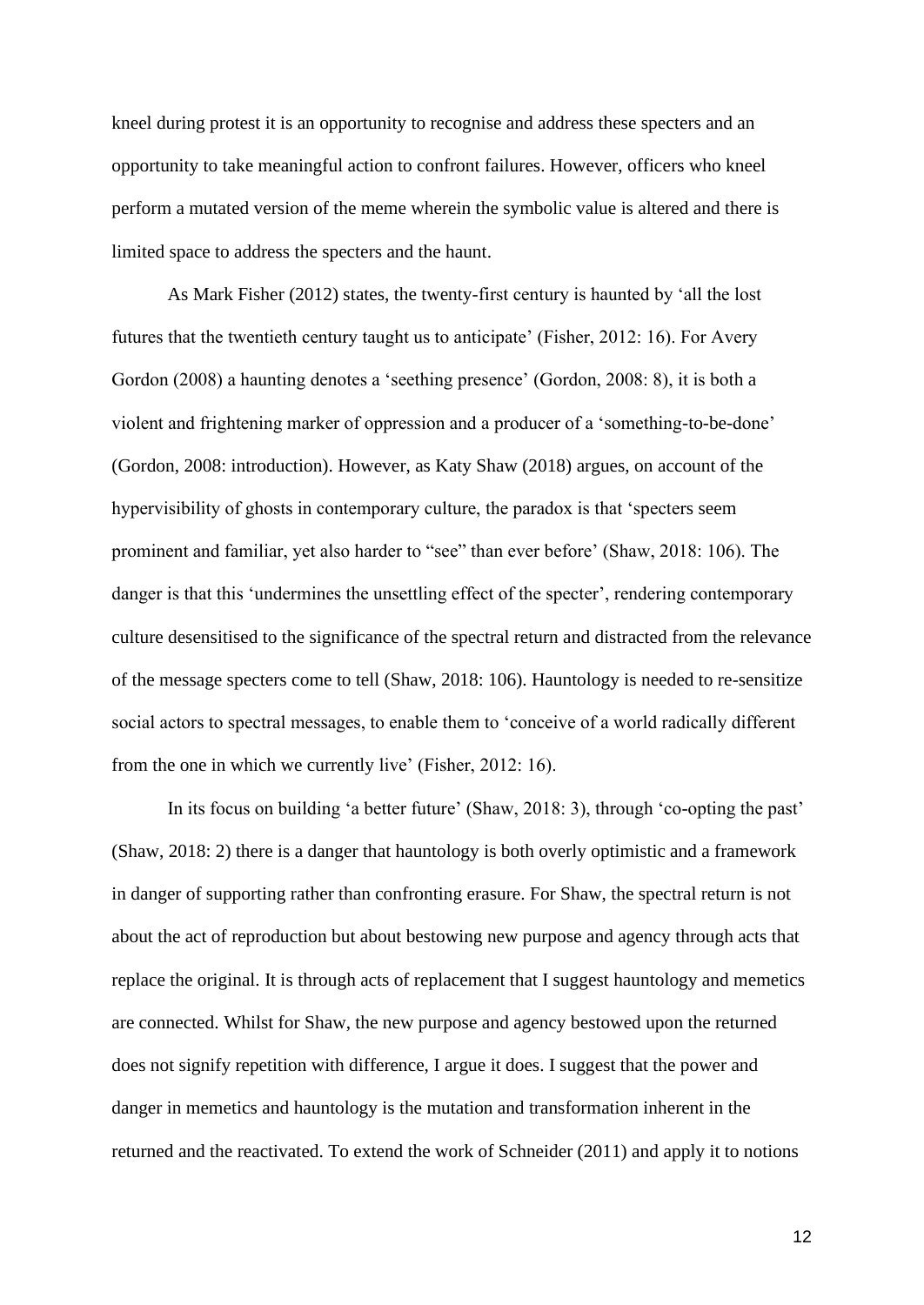of hauntology, the return of a specter represents a moment of *mutually disruptive energy*. The presence of the specter offers a cross-spatiotemporal disruption that demands attention by opening 'the present to the many possibilities of that which came before' (Shaw, 2018: 8). Specters are potent because their presence demands dialogue, 'justice or, at the very least, a response from the haunted subject' (Shaw, 2018: 107). However, that potency can be missed if, on account of the transmutation of the specter, the haunted fail to recognise the ghosts that haunt them, or that they are haunted at all.

The act of kneeling during the protests of 2020 is haunted by many specters. When performed by the protesters, the gesture reactivates the histories and ghosts of racial justice activism, the repeated calls for equality, and the demand to the end of police brutality. However, when performed by police officers, the gesture is powerfully complex. It reactivates the specter of George Floyd and performs a show of unity and solidarity between law enforcement and protesters. As a haunted memetic performance this gesture captures and creates new narratives without necessarily dialoguing with the specter. As such, haunted memetic performances represent a powerful danger, for they can appropriate action, lay claim to and rewrite narrative, and in doing so neutralise the threat and transformative potential of the haunt.

**"What protests should really be all about"**



**Figure 2.** Officers from Fayetteville Police Department, NC, kneel opposite protesters on June 1, 2020. Screengrab from ABC11 News video (see reference list Lozano 2020).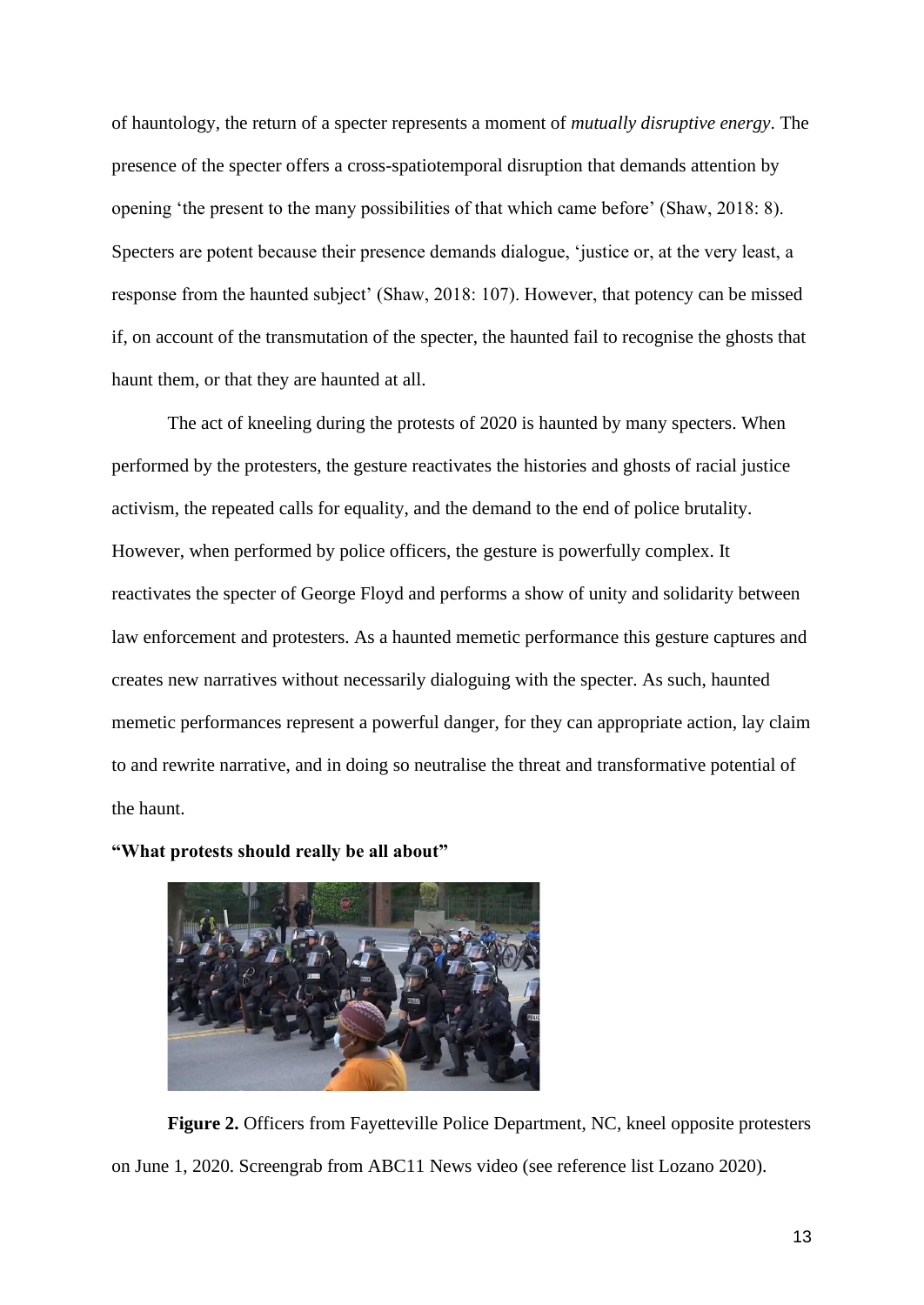In response to the murder of George Floyd on May 25, 2020, activists in Fayetteville, North Carolina began action calling for police reform. Various groups advocated for meaningful action from law enforcement and government officials to develop more equitable practices, transparent accountability, and measures to counter previous failings. The following case study examines the act of kneeling by Fayetteville police officers on June 1, 2020. By kneeling, the police officers co-opt a haunted memetic gesture, altering the symbolic meaning of the act. A performance analysis methodology of memetic haunting serves to demonstrate how the reading of this performance silences the specters and the haunt. Here, the act of kneeling purports to usher in a new and brighter future. But in fact, the performance, as an act of repetition with difference, enacts another lost future.

On May 30, protesters marched on the Fayetteville Market House, a former slave market, in the city. Documentation from the march shows altercations between officers in riot gear and protesters. Images capture projectiles (in the form of bottles of water and road traffic cones) being thrown from the crowd of protesters towards the police. Images also show officers using tear gas, smoke, and pepper spray against protesters. On the evening of May 30, multiple individuals were captured on camera attempting to set fire to Market House. In response, on May 31, Mayor Mitch Colvin invoked a State of Emergency Declaration imposing a curfew on the city. At 5 p.m. on June 1, protesters gathered at Broncho Square and began marching towards Murchison Road. At 5.30 p.m., as the group approached Murchison Road, several officers used a taser to detain and arrest one of the protesters, resulting in an intense stand-off between the two groups. The stand-off lasted for three hours. The National Guard remained on stand-by, ready to intervene if needed. Benjamin Zacharias, an on-duty officer, reached out to his friend, Joseph Wiley, a correctional officer and one of the protesters. Between them, they coordinated for protesters and officers to kneel to end the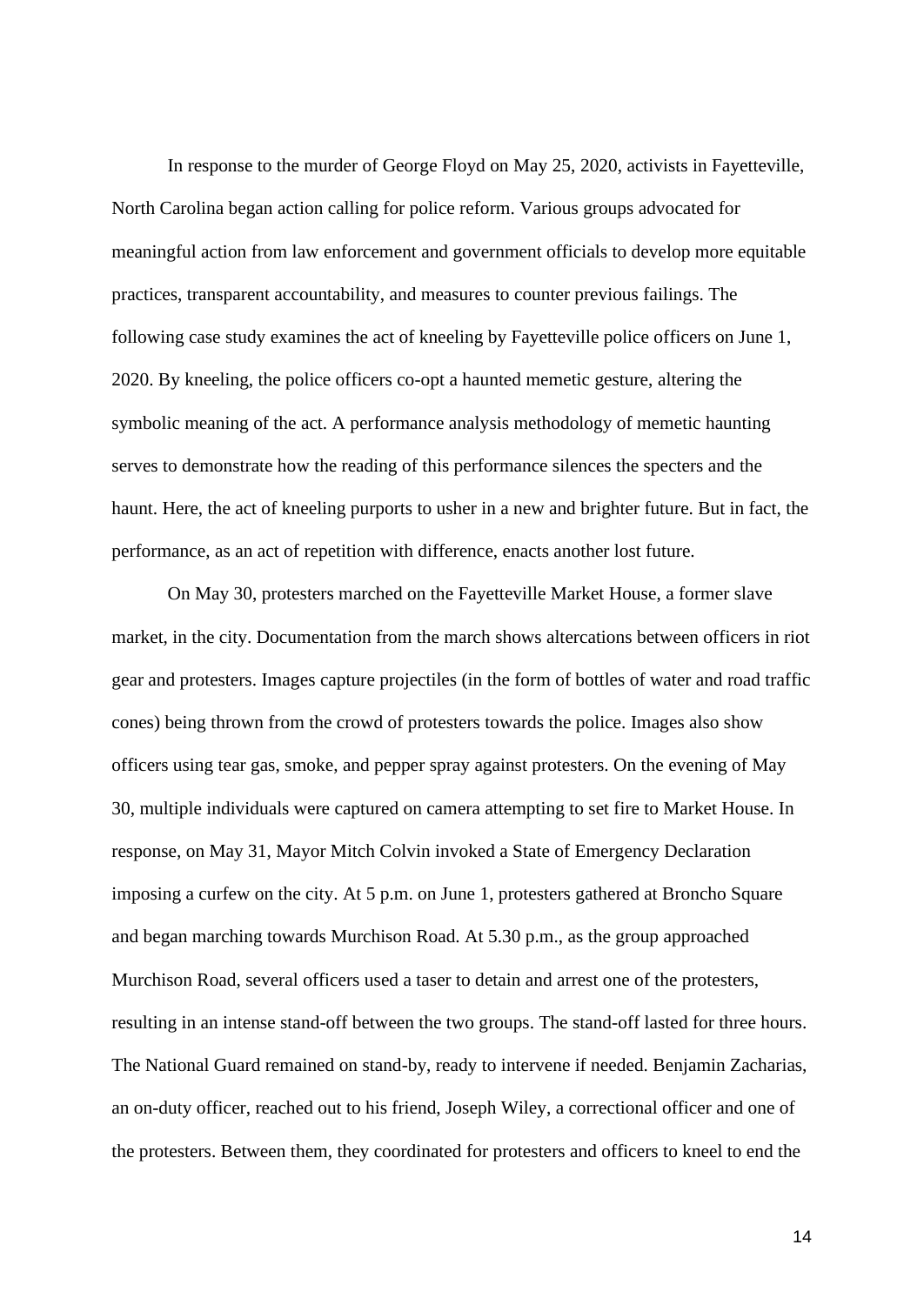stand-off. As a memetic performative gesture, the act of kneeling de-escalated a potentially violent situation, bringing a temporary resolution to a highly fraught scenario.

In the early hours of June 2, 2020, the Fayetteville Police Department, North Carolina, tweeted a short video clip of fifty to sixty police officers kneeling opposite the group of protesters on Murchison Road. The post on the official Fayetteville Police account, @FayettevillePD read:

As a show of understanding the pain that is in our community and our nation regarding equality, the #FYPD took a knee to show that we also stand for justice for everyone. We are committed to listening and treating everyone with dignity and respect. #LoveONE (Fayetteville Police Department, 2020)

The Fayetteville Police Department video is shot from high above and behind the police line, giving the impression that it was captured via drone footage. The only sound that appears on the video is an upbeat instrumental track. The video provides no context for the demonstrations and in no way addresses the events that led to the stand-off between officers and protesters on June 1. The start of the video depicts four or five lines of police officers stood in formation in front of a collection of protesters. There are approximately fifty officers dressed in black fatigues and riot gear, six officers from a bicycle unit in no riot gear, and three officers in limited riot gear and white shirts. Some of the protesters are already kneeling at the start of the video and as the officers kneel in unison, a Black male emerges from the front line of protesters using hand gestures to signal to the protesters to kneel. Upon kneeling, several protesters also raise their arm in the Black power salute. An officer from the bicycle unit reciprocates the gesture. After approximately thirty-seconds of shared kneeling, the officers rise and resume their defensive formation. The officer who knelt with a raised fist moves towards the front of the police line, fist still raised, to interact with the protesters. He is forcibly pulled back by two officers in riot gear as the drone pans up, past the line of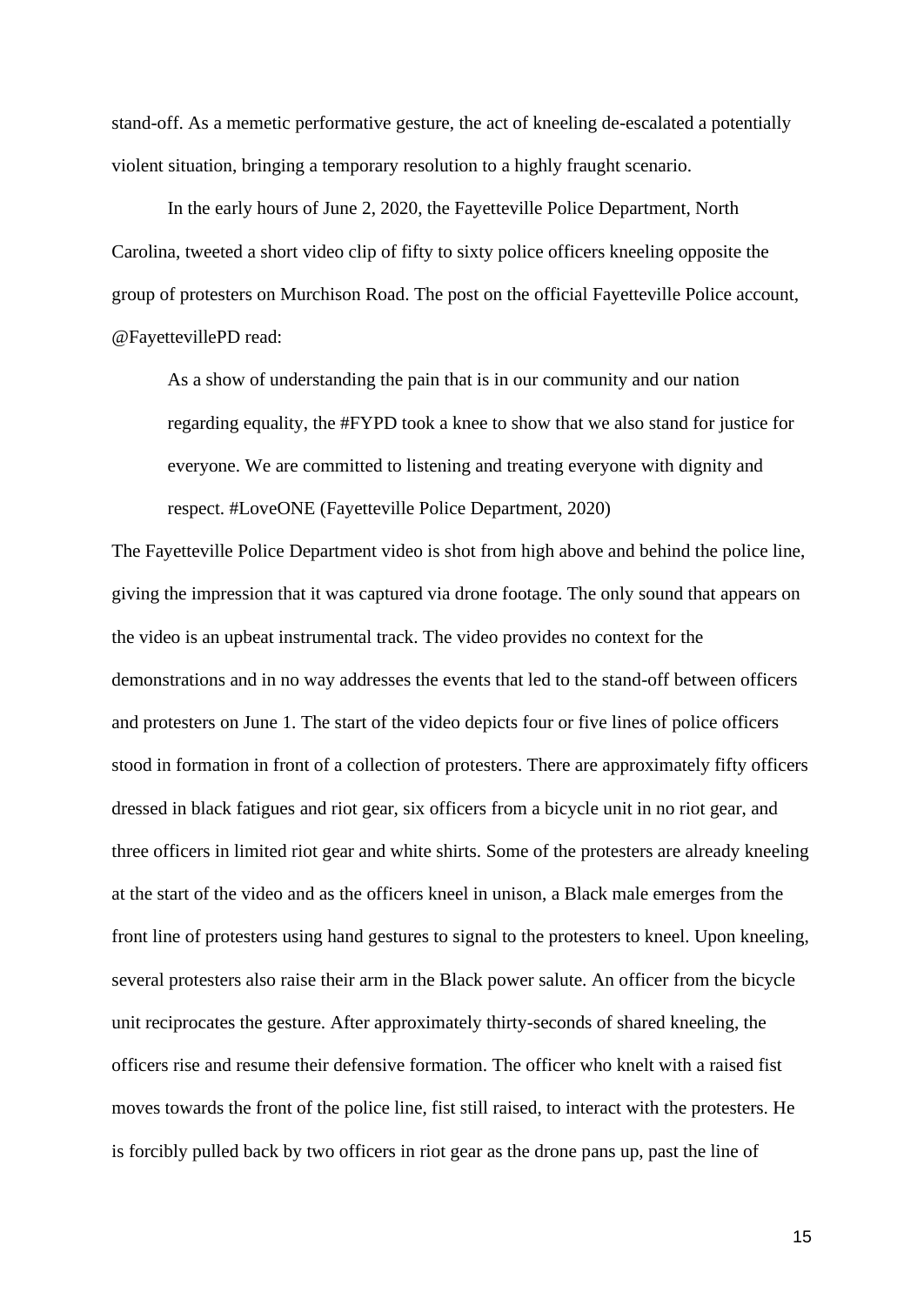protesters, effectively taking the officer out of shot. Large numbers of protesters approach the line of police officers and interact with them in what appears to be a tactile and comforting manner. The video was subsequently picked up and shared by several local, national, and international news outlets. The media coverage overwhelmingly described the incident as a show of unity and solidarity between protesters and law enforcement. Journalist Michael Lozano of ABC11 described the incident as 'a way to show what protests should really be all about' (Lozano, 2020: n.p.).

By kneeling to demand an end to police brutality in the wake of George Floyd's murder, the protesters in Fayetteville evoke the history of the embodied act. Kneeling, in the context of these demonstrations, draws upon the symbolic value of the gesture. It reactivates the histories of kneeling within the context of racial justice campaigns, conjuring the ghosts of police brutality and racial inequality that remain a seething presence demanding justice. When protesters kneel, they make visible the specters of police brutality and racial injustice. Here, the return of the specter is both exciting in what it promises - the possibility for change - and tragic in that its repeated presence serves as a reminder that the promised future of the past is not yet a reality in the present. Police officers kneeling opposite these protesters serves as a perverse enactment of the memetic gesture – it was on account of a police officer kneeling that George Floyd was murdered. The decision to kneel with protestors therefore reactivates the moment of Floyd's death, but simultaneously reclaims the action and narrative from that of police violence to social unity and harmony. When performed by police, the gesture is injected with new power and agency. The gesture transforms, embodying new symbolic value different to that when performed by protesters. the meme that emerges is the idea of solidarity, unity, and 'good' police. Lost or silenced are the stories of police brutality, of calls for police reform, and any long-term concrete action to enact meaningful change. The demonstration against police brutality is quelled by officers repurposing the performative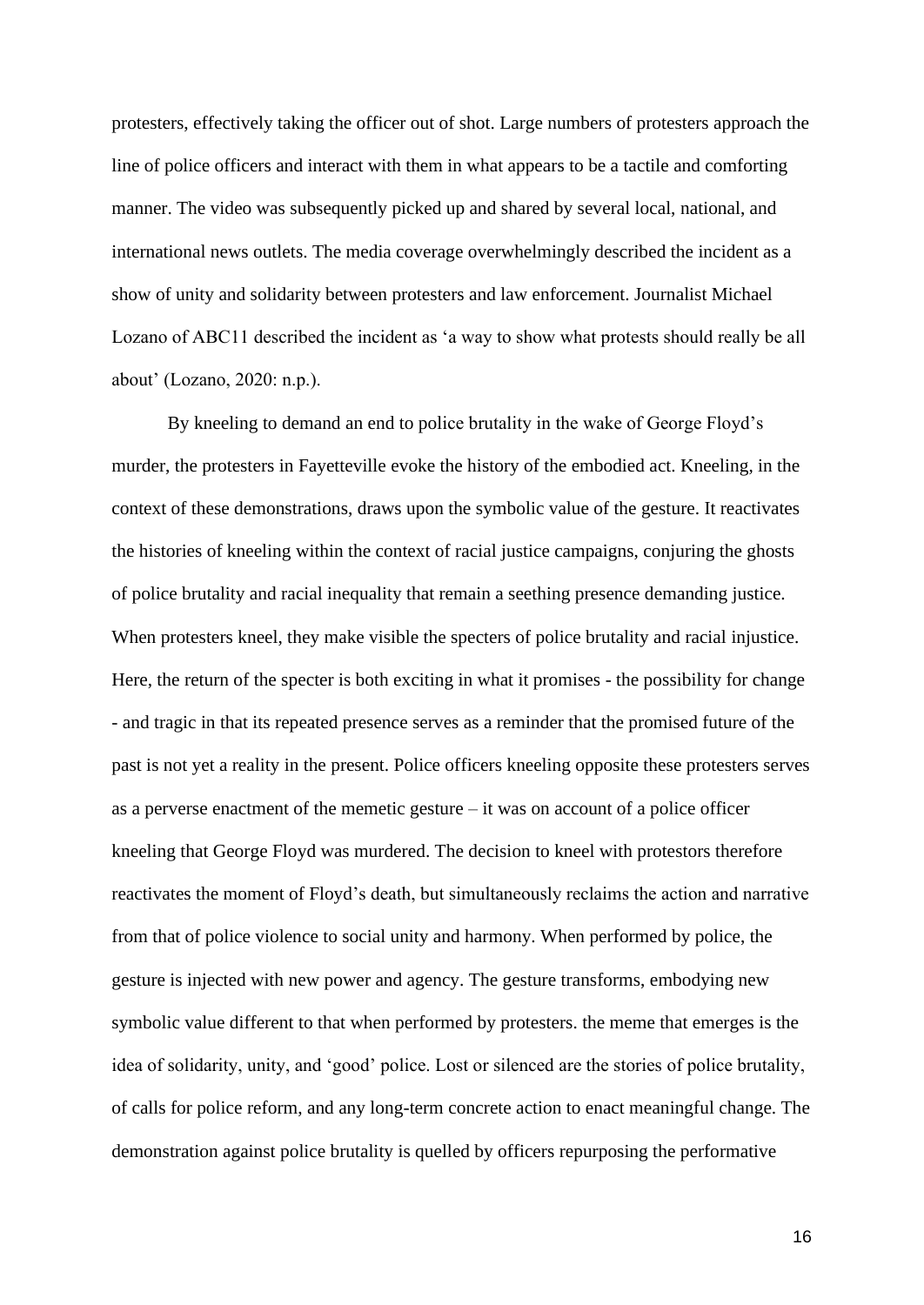gesture of protest. It is dirty data, because of what it reclaims and controls, what it makes visible and hides. Absent from the performative gesture is Floyd's lifeless body. Absent is a reckoning with what has come before and that which is being repeated. Absent too is a sense of irony in how the re-performance of a political gesture by law enforcement neutralises the potential for change; the performance of the gesture becomes almost an end to itself. The power of the gesture is such that when performed by law enforcement, it erases other narratives and histories, fundamentally shaping how events are understood and remembered, shifting the political potency and disrupting the original intention of the act.

In my critique of the power of this gesture, I do not wish to project intentionality on the Fayetteville Police Department, or any other police officers performing the act of taking a knee. I argue that regardless of the intentions, the act of kneeling has become a potent haunted memetic practice that has taken on a life of its own. In doing so, it plays a dominant role in the stories reported of the protests, effectively neutralising counter stories, stripping context from the stories and preventing more holistic readings. To take a knee is a haunted memetic performative gesture requiring urgent critical attention. If the act of officers kneeling was underscored by a level of criticality requiring confrontation with past injustices and a dialogic experience with the specter, the act would constitute a powerful transformative haunt focused on social justice. Without this level of criticality, the memetic gesture remains powerfully transformative because it rewrites the narrative, shifting focus from police brutality and injustices to a performance of solidarity and unity. Here, the reenactment heroises the police officers at a moment in history when police practices and procedures are in urgent need of examination. It becomes a performative gesture of unity and resolution, negating the need for actual reform and reckoning. The act of kneeling by police officers serves to neutralise a threat rather than embrace the specter with hospitality. If the narrative is allowed to be refrained, uncritically, by the performative memetic act, the haunt is rendered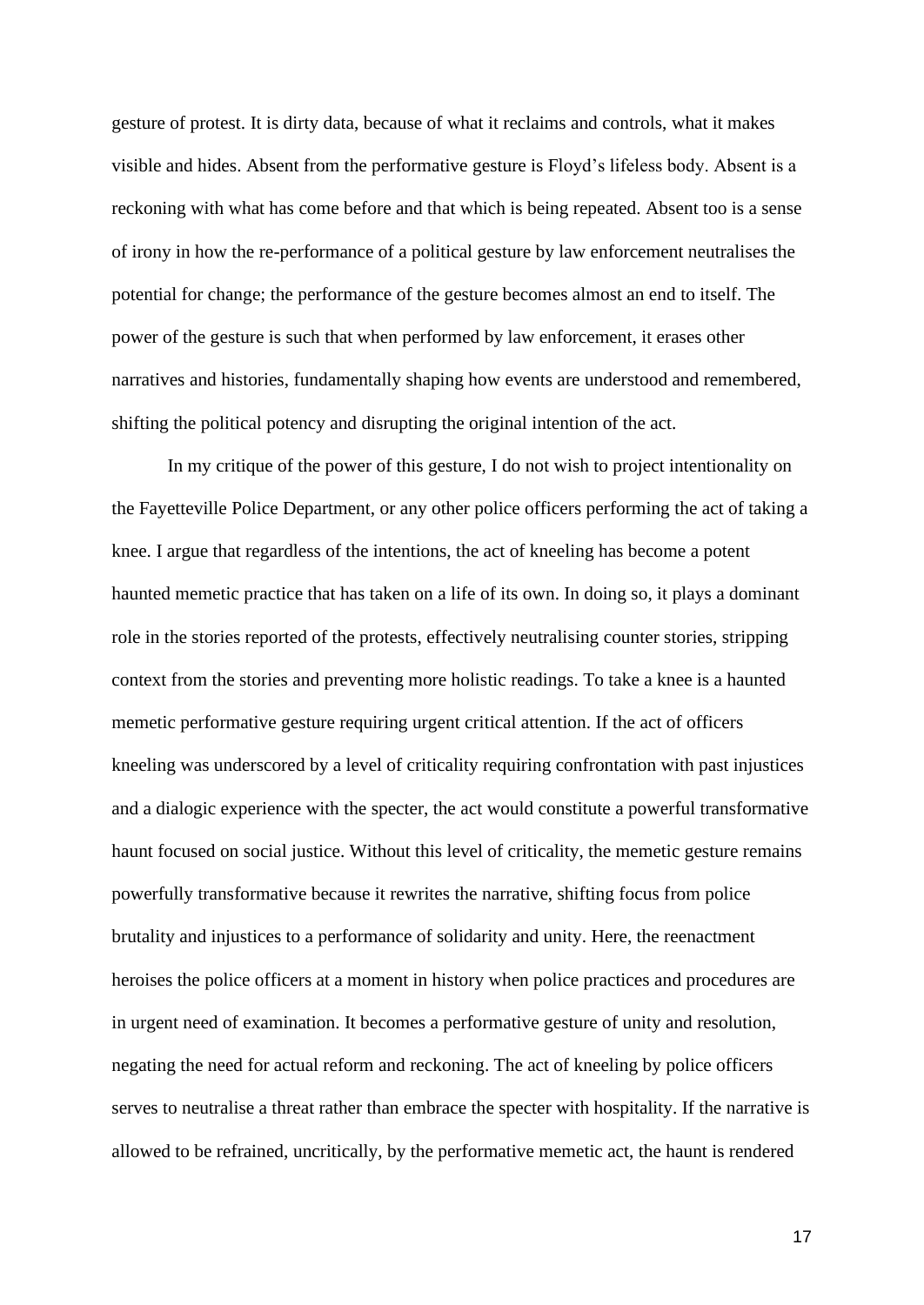less visible. The unresolved social violence is (re)contained, repressed, and blocked from view once more. Dirty data is viral data capable of pacifying calls to action.

## **Conclusion**

When police officers knelt with Black Lives Matter protesters in 2020, they co-opted a potent and haunted gesture. In the 1780s, the image of a kneeling suppliant Black male symbolised a plea from an enslaved man to an unseen slaver for recognition and humanity. In the late 1700s, when Richard Allen and Absalom Jones, two former enslaved men, took the knee to pray at the St. George's Methodist Church in Philadelphia, the gesture was interpreted as protesting segregation. The revenant and nonviolent action, performed by Allen and Jones, was met with force from White members of the congregation, who could not tolerate seeing Allen, Jones, and fellow Black worshipers kneeling in a newly segregated area of the church. Allen and Jones played a pivotal role in the foundation of the Free African Society in 1787 and Allen was ordained as the first bishop of the independent Black denomination African Methodist Episcopal Church in 1816 (see Bragg, 1915: 9). Through these organisations, Allen established a pulpit through which to advocate for individual and collective agency of Black Americans. He negotiated with and challenged White authorities and White authored accounts of Black experience with an aim to 'alter the lived experiences of his people' through the constitution of a position which 'best represent[ed] their interests' (McClish and Bacon, 2008: 2). Key to Allen's activism was 'prosecuting the struggle for justice' (Newman, 2008: 96). The act of kneeling in prayer resurfaced as an act of protest within the civil rights movement in the 1960s. The images of kneeling activists in Birmingham and Selma became iconic symbols of nonviolent protest. The 1963 SNCC poster depicting John Lewis and two fellow protesters kneeling in prayer outside a segregated swimming pool in Cairo, Illinois, emphasised the possibility of a utopian vision of collective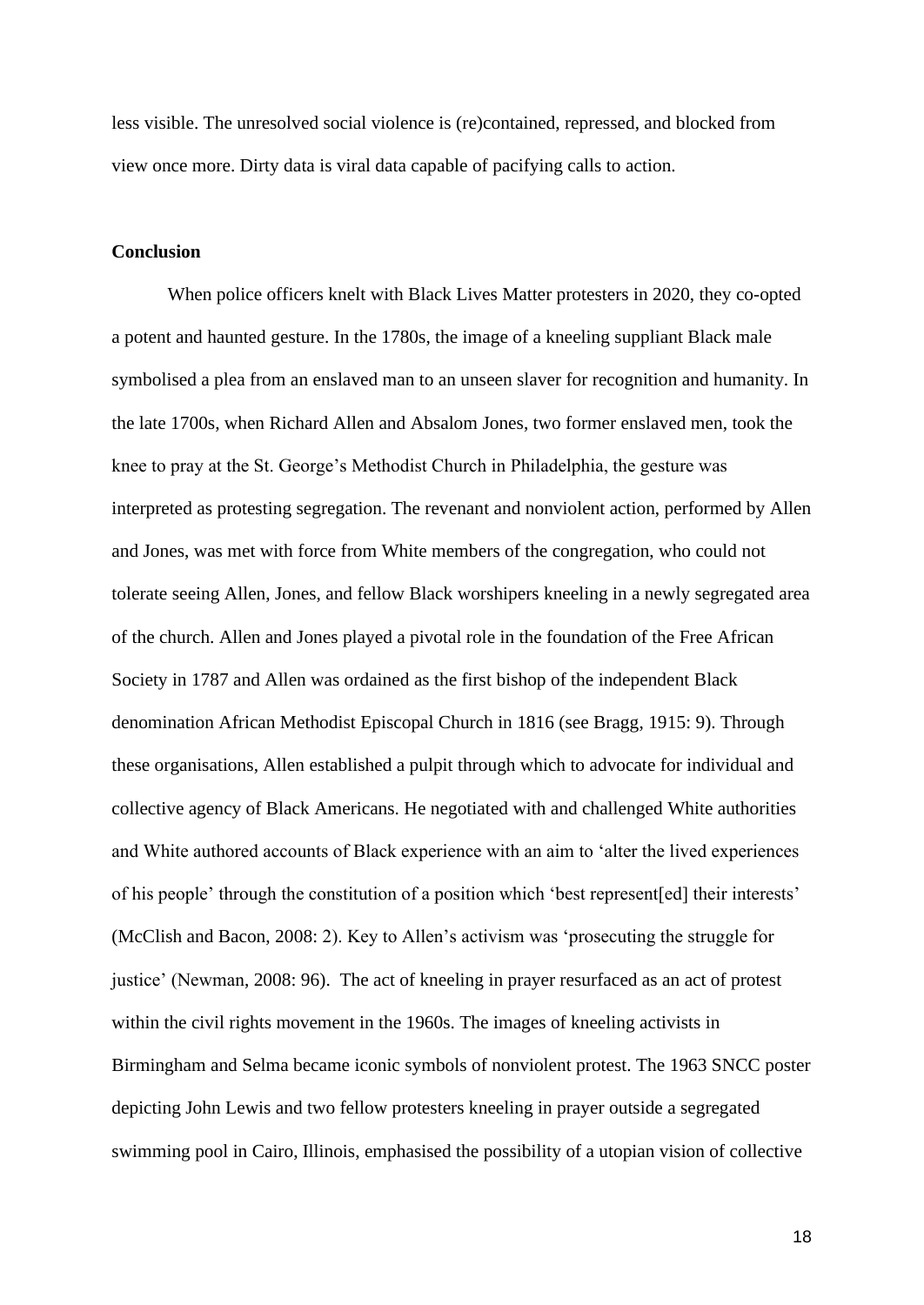freedom. The text accompanying the image, "COME LET US BUILD A NEW WORLD TOGETHER", is a call to action, functioning 'as a catalyst to transform audiences into active participants' (Raiford, 2007: 1137). For the individuals performing the action, kneeling as a form of protest comes with the threat of personal cost. From the violence committed against Allen, Jones, and their civil rights counterparts, to the loss of contract and livelihood suffered by Colin Kaepernick, kneeling during protest is not without consequence.

The act of kneeling by officers wearing riot gear does not open the possibility of recognition and responsibility, for their performance does not position themselves as the haunted subject and they are not in dialogue with the specters of police brutality and racial injustice. The enactment of the memetic gesture simultaneously calls forth the specters of Black and Global Majority people killed whilst in police restraint and serves as an act of erasure to the visibility of the ghost of George Floyd. The act reclaims and repositions the narrative. It stages reconciliation, understanding, and unity. But the actors remain costumed in the artifacts of state violence and institutional racism. The performance is dangerous because of how quickly it repurposes an act of violence into an act of solidarity and positive change. To focus on the imagined or actual intention of individual officers is to miss the point, because the violence is committed by how the memetic gesture takes on a life of its own as a cultural performance and, importantly, then how that cultural performance is packaged, sold, consumed, and reviewed. It cannot be allowed that the specters of racial injustice and police brutality are rendered invisible through performative memetic acts and gestures. The obscene must continue to be seen. Witness must be paid to the knee of officer Chauvin pressed into the lifeless neck of George Floyd. This specter must remain visible, as must the specters of the countless individuals who have died as a result of police action - the revenants that are in danger of being rendered invisible when a gesture is co-opted and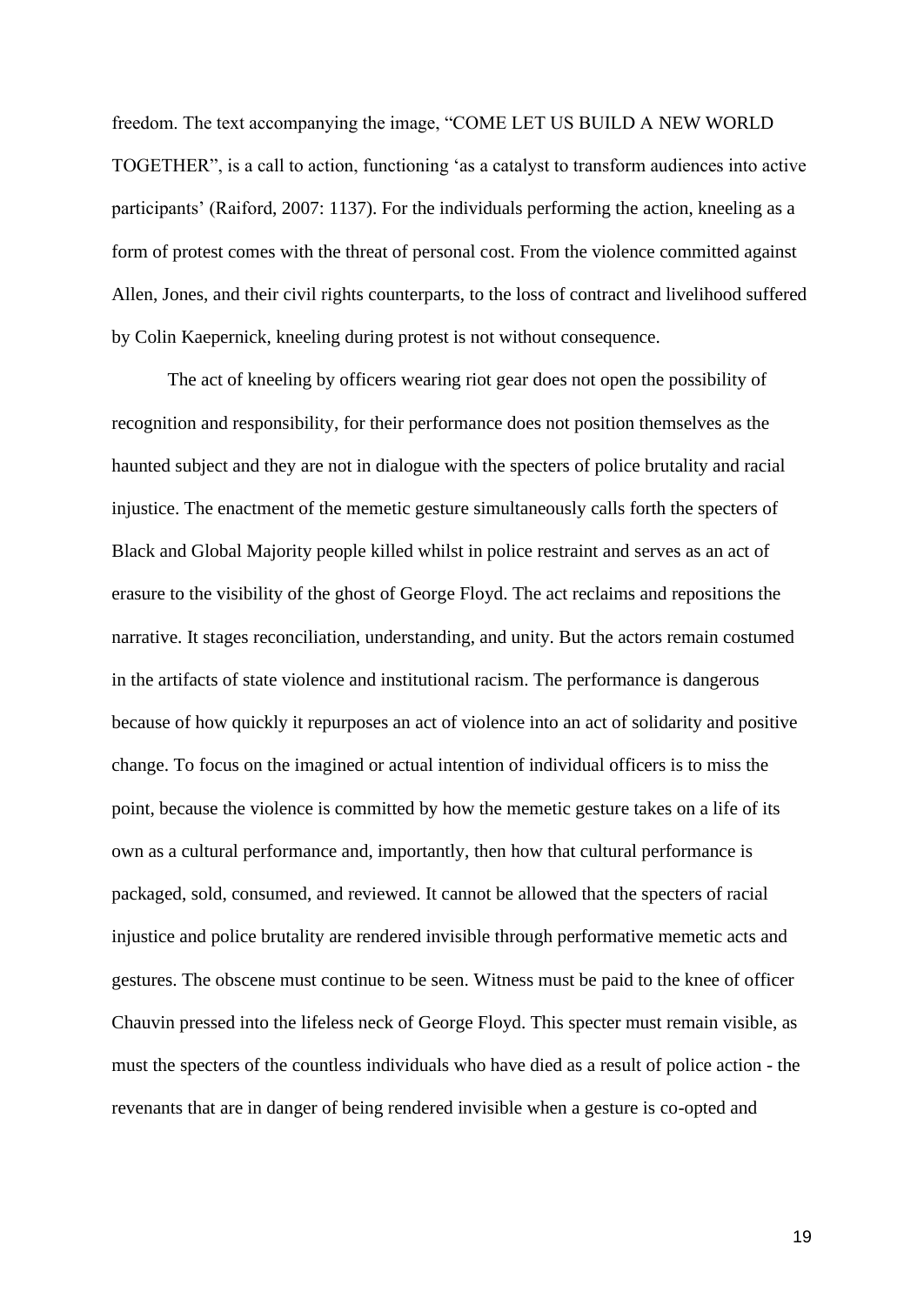staged. The return of the specter must be noted for what it reveals, a promised future still to be realised.

To successfully engage with the specters of social justice activism, individual actors must maintain a critical awareness to the symbolic meaning of the gestures they enact and the histories and revenants these performances reactivate. This can be achieved through a development of the concept of memetic haunting into a methodology for the analysis of cultural performances. This would support future research projects applying the concept of memetic haunting to an analysis of collective and repeated social acts.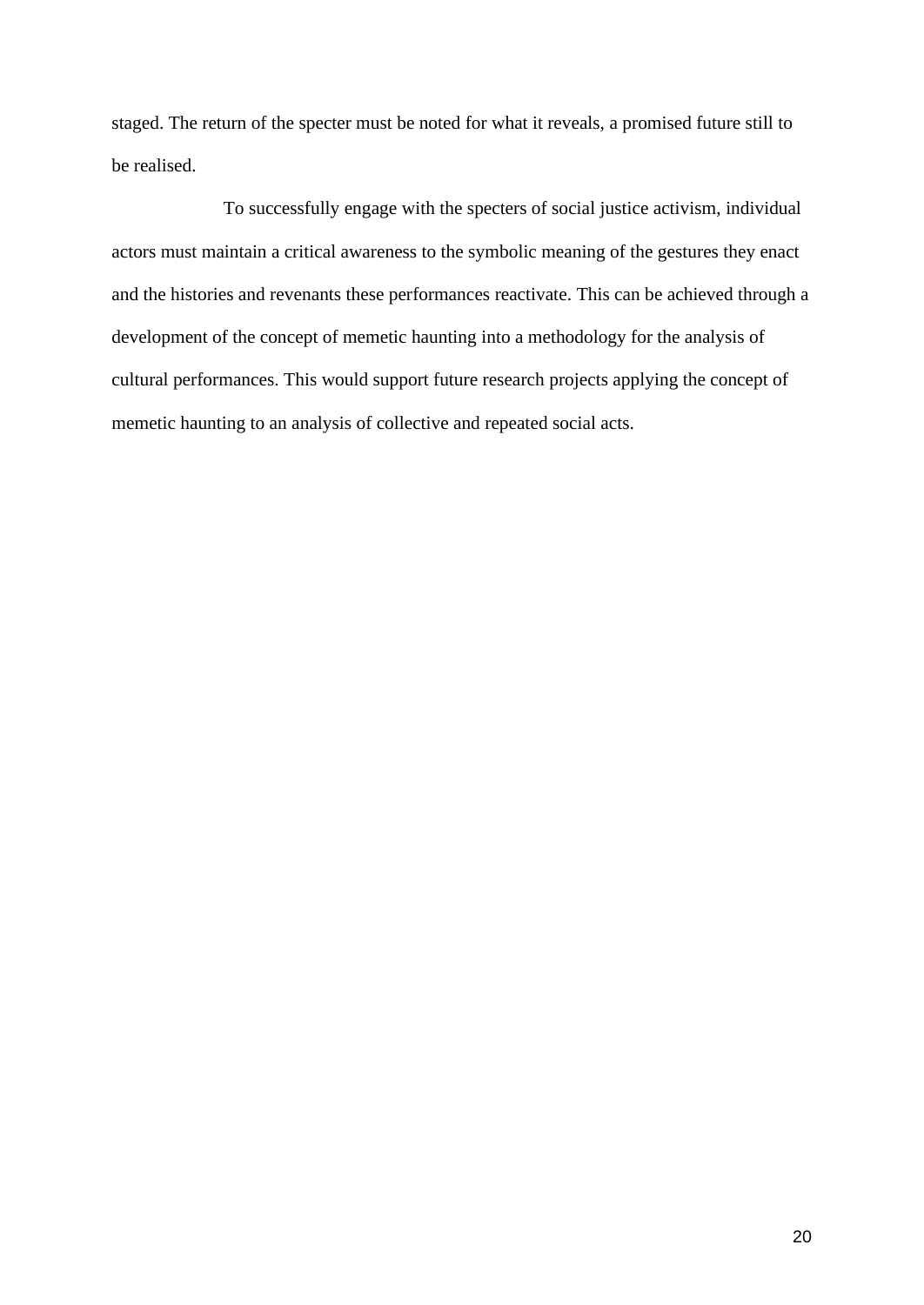## **Reference List**

- Aunger R (2000) *darwinizingculture: the status of memetics as a science*. Oxford: Oxford University Press.
- Bell J (2020) Colin Kaepernick speaks: On his memoir and why he still wants to play in the NFL. Available at:

https://eu.usatoday.com/story/sports/nfl/columnist/bell/2020/02/13/colin-kaepernickinterview-new-memoir-publishing-company-nfl-return/4736086002/ (accessed 13 February 2021).

- Benaim M (2018) From symbolic values to symbolic innovation: Internet-memes and innovation. *Research Policy* 47: 901-910.
- Blackmore S (1999) *The meme machine.* Oxford: Oxford University Press.
- Bragg G F (1915) *Richard Allen and Absalom Jones by the Rev. George F. Bragg, D. D., Rector of St. James' P. E. Church, Baltimore, Maryland. In honor of the Centennial of the African Methodist Episcopal Church, Which Occurs in the Year 1916*. Baltimore: Church Advocate Press. Available at:

https://docsouth.unc.edu/neh/bragg1915/bragg1915.html

- Branch J (2020) The anthem debate is back. But now it is standing that is polarizing. *The New York Times*. Available at: https://www.nytimes.com/2020/07/04/sports/football/anthem-kneeling-sports.html (accessed 4 July 2021).
- Campbell P I (2021) Taking the knee in football: why this act of protest has always been political. *The Conversation*. Available at: https://theconversation.com/taking-theknee-in-football-why-this-act-of-protest-has-always-been-political-162541 (accessed 16 June 2021).
- Dawkins R (1976) *The selfish gene*. Oxford: Oxford University Press.
- Duffield C (2020) Take a knee meaning: Origin of Colin Kaepernick's protest after Dominic Raab said it is from Game of Thrones. *iNews*. Available at: https://inews.co.uk/news/take-a-knee-meaning-origin-colin-kaepernick-protestdominic-raab-game-of-thrones-explained-433538 (accessed 19 June 2021).
- Estes S (2005) *I am a man: race, manhood, and the civil rights movement*. Chapel Hill: University of North Carolina Press.
- Fayetteville Police Department [@FayettevillePD] (2020) As a show of understanding the pain that is in our community and our nation regarding equality, the #FYPD took a knee to show that we also stand for justice for everyone. We are committed to listening and treating everyone with dignity and respect. #LoveONE [Twitter] 2 June. Available at: https://twitter.com/FayettevillePD/status/1267625310276780034.
- Fisher M (2012) What is Hauntology? *Film Quarterly* 66(1): 16-24.
- Gordon A F (2008) *Ghostly matters: Haunting and the sociological imagination.* Minneapolis, MN: University of Minnesota Press.
- Kavanagh J (2020) Raising awareness take the knee origin: What is the history behind the gesture and what does it mean for Black Lives Matter movement? *The Sun*. Available at: https://www.thesun.co.uk/news/11771451/take-a-knee-meaning-history-blm/ (accessed 20 June 2021).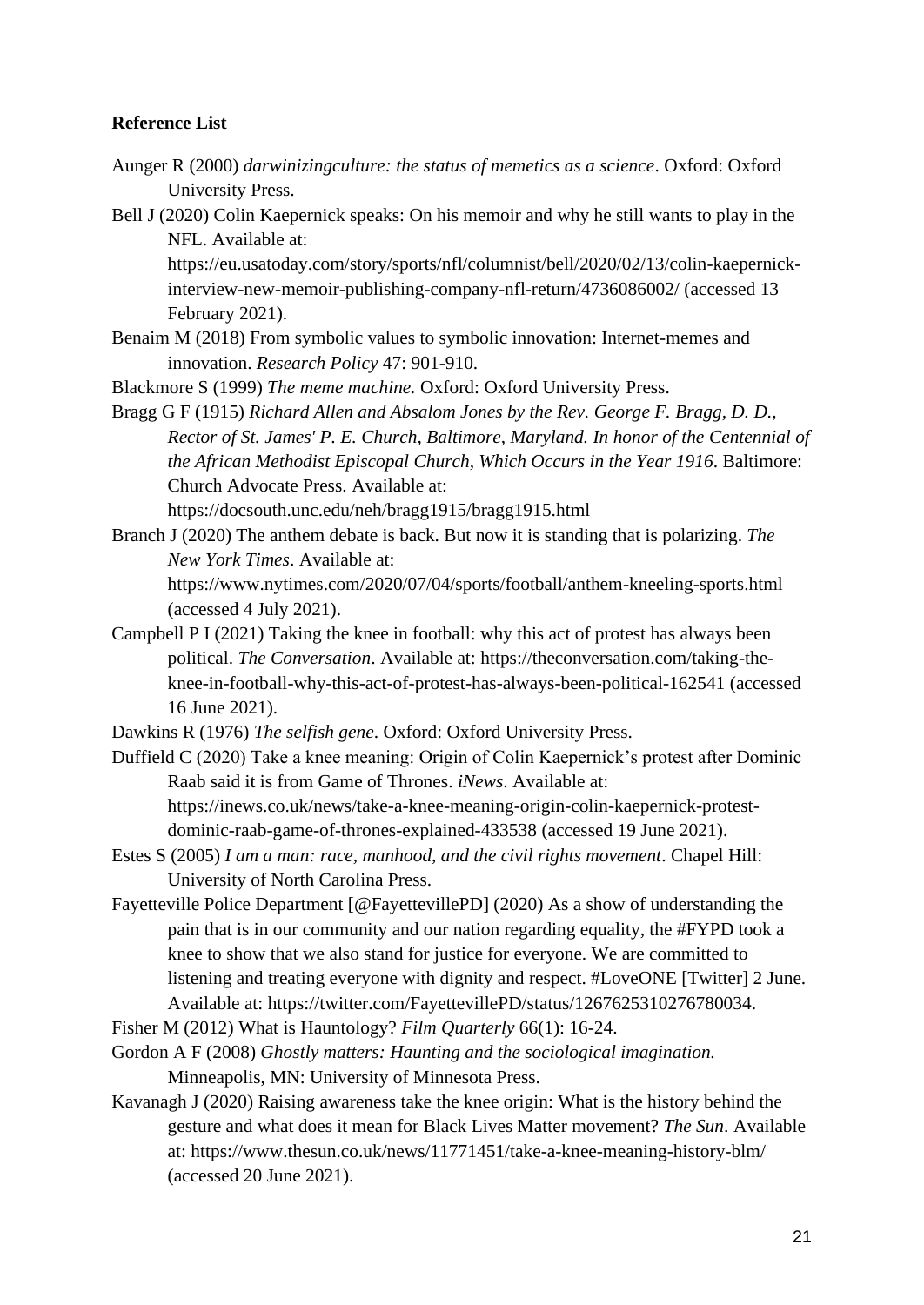- Knowles H, and Stanley-Becker I. (2020) Some officers march and kneel with protesters, creating dissonant images on a fraught weekend of uprisings. *The Washington Post*. Available at: https://www.washingtonpost.com/nation/2020/06/01/some-officersmarch-kneel-with-protesters-creating-dissonant-images-fraught-weeke (accessed 1 June 2021).
- Lozano M (2020) Fayetteville police officers kneel in solidarity with George Floyd protesters. *ABC11 Eyewitness News*. Available at: https://abc11.com/6226057/?ex\_cid=TA\_WTVD\_FB&utm\_campaign=trueAnthem% 3A+Trending+Content&utm\_medium=trueAnthem&utm\_source=facebook.nduprisings/ (accessed 2 June 2021).
- Mallinson M (2020) Why are people taking the knee? The history behind the powerful symbolic gesture. *Evening Standard*. Available at: https://www.standard.co.uk/news/world/taking-knee-history-black-lives-matter-

a4458816.html (accessed 18 June 2021).

Marwick Alice (2013) memes. *Contexts* 12(4): 12-13.

- McClish G, and Bacon J (2008) Taking agency, constituting community: the activist rhetoric of Richard Allen. *Advances in the History of Rhetoric* 11-12(1): 1-34.
- Mielczarek N (2018) The dead Syrian refugee boy goes viral: funerary Aylan Kurdi memes as tools of mourning and visual reparation in remix culture. *Visual Communication* 19(4): 506-530.
- Newman R S (2008) *Freedom's prophet: bishop Richard Allen, the AME church, and the Black founding fathers*. New York: New York University Press.
- Newman R (2018) Allen's knee in Burin, E. (ed.) *Protesting on bended knee: race, dissent, and patriotism in 21st century America*. The Digital Press: The University of North Dakota, pp.197-182.
- Phelan P (1997) *Mourning sex: performing pubic memories*. London: Routledge.
- Raiford L (2007) "Come let us build a new world together": SNCC and photography of the civil rights movement. *American Quarterly* 59(4):1129-1157.
- Schneider R (2011) *Performing remains: art and war in times of theatrical reenactment*. Abingdon, Oxon: Routledge.

Shaw, Katy. (2018) *Hauntology: The presence of the past in twenty-first century English literature*. London: Palgrave.

Shifman L (2011) An anatomy of a YouTube meme. *New Media & Society* 14(2):187-203.

Southgate G (2021) Dear England. *The Players' Tribune*. Available at: https://www.theplayerstribune.com/posts/dear-england-gareth-southgate-euros-soccer (accessed 18 June 2021).

- Taylor D (2003) *Archive and repertoire: performing cultural memory in the Americas*. Durham: Duke University Press.
- Taylor D (2016) *Performance*. Durham: Duke University Press.
- Trodd Z (2013) Am I Still Not a Man and a Brother? Protest Memory in Contemporary Antislavery Visual Culture. *Slavery &Abolition: A Journal of Slave and Post-Slave Studies* 34(2): 338-352.
- Woodward A, and Mindock C (2020) Taking a knee: Why are NFL players protesting and when did they start to kneel? *The Independent*. Available at: